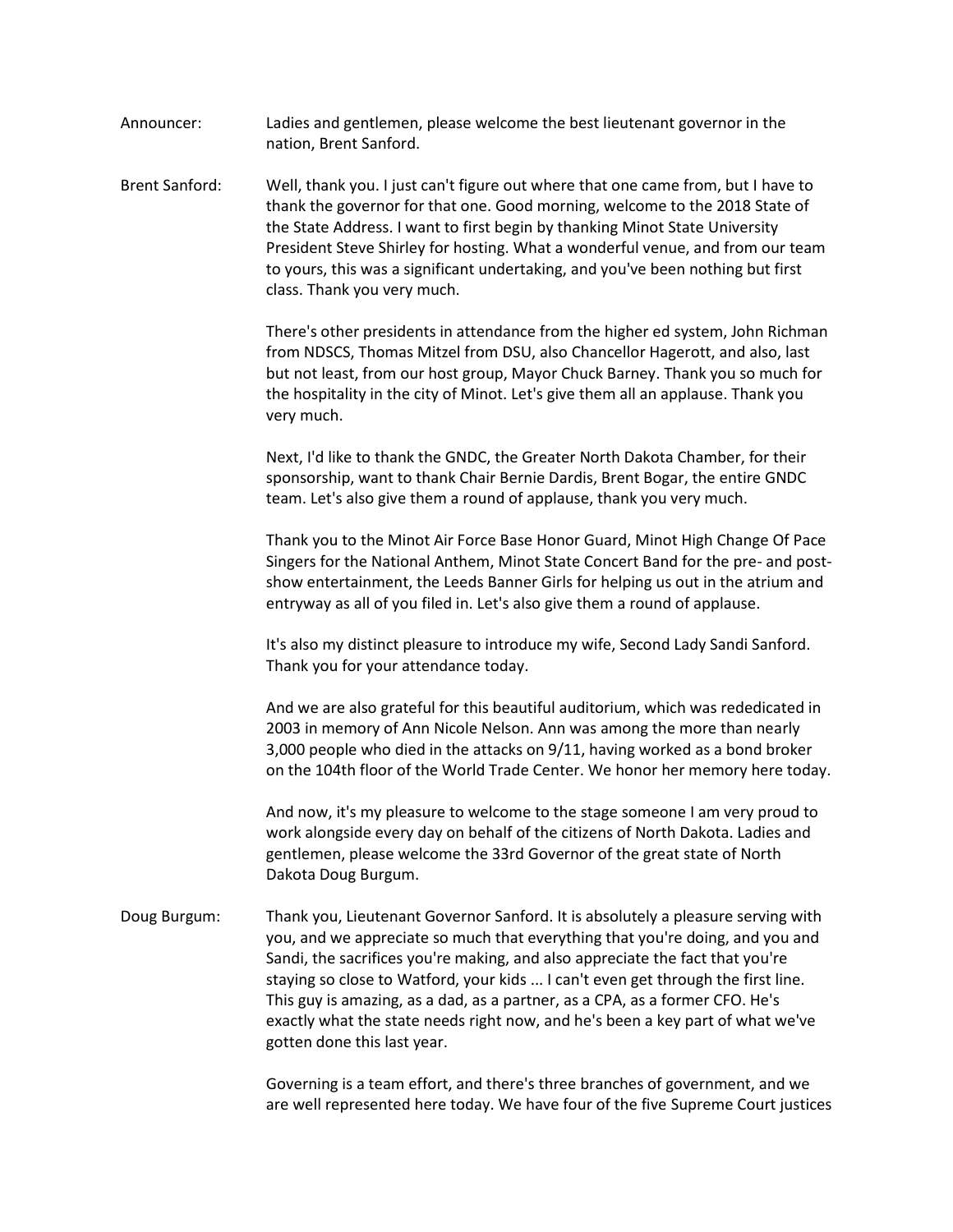that serve our state here today, including the chief justice, the longest serving justice in the history of North Dakota, but let's honor our judicial court, if you guys could stand and be recognized.

And we have a fabulous turnout of state legislators that are here from across the state. They've driven from all over. These people serve all of you, not just when they're in session, but all year round, and so if we could have all of our state senators and representatives that are here today please stand.

And Brent and I are also very fortunate to be able to serve along a number of other very dedicated statewide elected officials, and there's a number of them here today, and so if we could have stand Secretary Al Jaeger, Auditor Josh Gallion, Tax Commissioner Ryan Rauschenberger ... You guys can stand, you guys can do that, and then Public Service Commissioner Brian Kroshus. They're also here, so thank you.

And of course, in our state, we're fortunate to have within our borders five tribal nations that touch our state, and we have lots of things that we're working to partner with our tribal leaders. A number of them have come from all over the state to be here today, so again would like to acknowledge all the tribal leaders that are here today, if they could please stand.

And of course, for me, I also want to acknowledge the First Lady of North Dakota Kathryn, and Joe, Jesse, and Tom, who are not here today, but they're watching I'm sure on some webcast somewhere, probably multi-tasking like your kids are, but anyway. The first family, thank you for your support this last year. It's been amazing.

The place, I think people have learned in the last year, the place I always like to start is with gratitude, but it is such an honor for Brent and Kathryn and I and our entire team in the governor's office to serve all of you. It is an incredible incredible honor to do that. What it all starts with is, like so many people in the state, is there's something about North Dakota, something about the spirit of place where you just can't help but love North Dakota, for its uniqueness, for its difference, for everything it throws at us, it is a place that we can love, and we love the people in it, and we love the roles that we're in, because in the roles that we're in, we have a chance to make a difference in people's lives every day, and we're so grateful that we've had a chance to meet so many people across the state in these roles in the last year, and the people that we meet are so passionate about so many different things, and it doesn't matter even-Doug Burgum: about agree or disagree, or party, or east or west, you know, whether it's from Fort Yates to Fargo, Grand Forks to Golden Valley, Minto to Minot, I mean, across the state, meeting people that care deeply and are passionate about North Dakota is part of what makes this place great. And when you're in the positions that we're in, the thing that I've learned in this last year is that people share. People want to share with their leaders in the state and they share ... ask the first lady. I mean, people will share with us their most tragic losses. Loss of family members due to an overdose. People will share their stories. They'll share the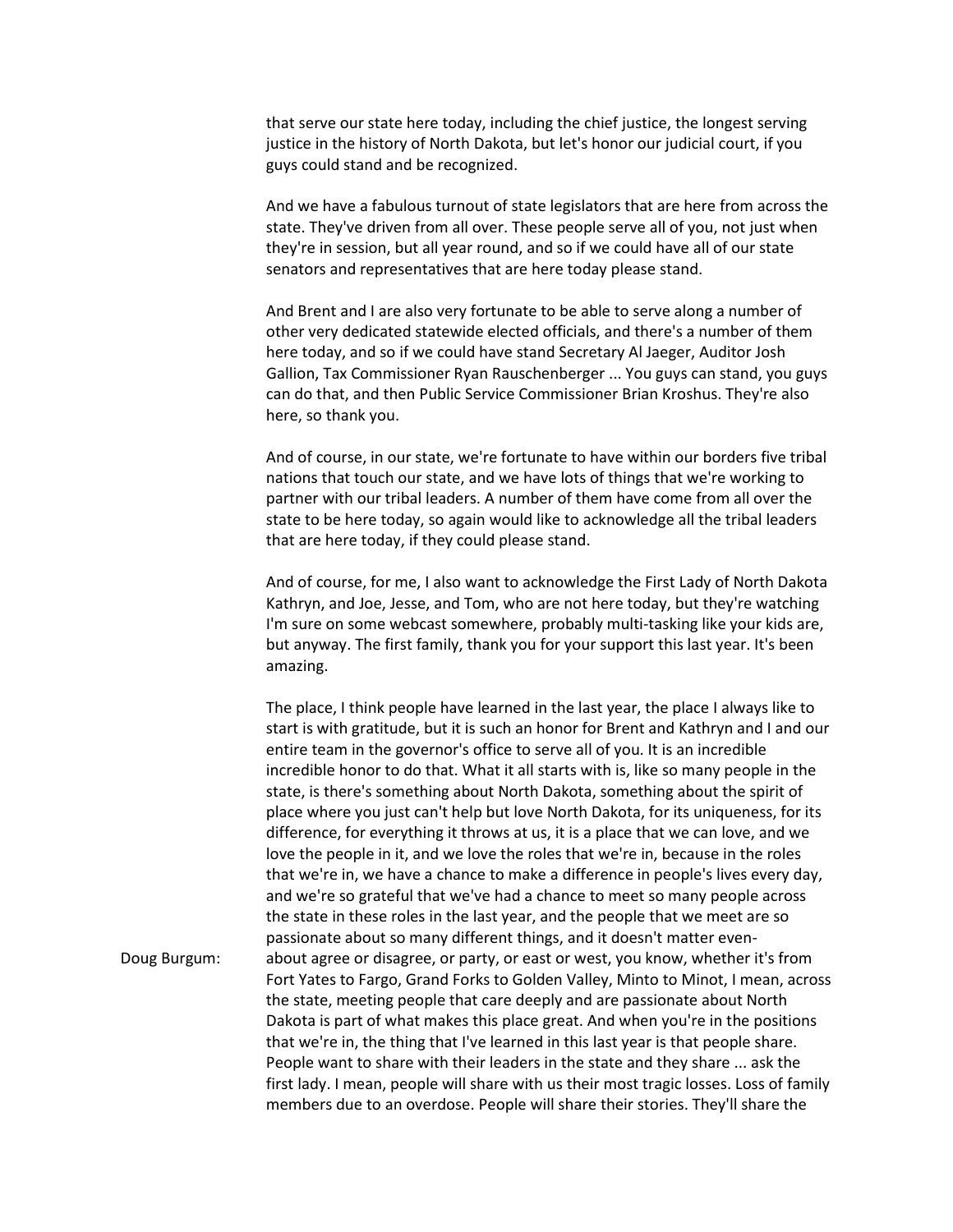struggles that they're doing. But they'll also share their successes and their enthusiasm and about what we can do and what our potential is. Everyone of these interactions gives us a chance to learn from the wisdom of the people in North Dakota.

So, that is just a great, great part of being in this job. But the other part about being in this job is, it's an executive job, and you can actually get stuff done when we learn things that are happening. We have an opportunity to go to work with our partners in government and to actually make things and do things and make things move forward. And then the other thing that you just have to be grateful for, because the context of North Dakota doesn't exist without the context of the United States and to win the ticket, so to speak, of being part of the United States, where we have a country where we've got freedom of speech and freedom of religion and the right to bear arms, and the right to assemble, these freedoms that do not exist everywhere in the world, but they exist here. We should make sure that we remain grateful for that opportunity.

Then, also the fact that we've got free markets and the ability to take risks, because the success we're seeing in our state right now, the resilience we have, is really about, it's not about government, it's about the private sector. It's about entrepreneurs and innovators and the people. It's that spirit of innovation that's driven our state since the beginning and continues to drive it forward. As part of this idea that we get to make a difference in people's lives every day, that Brent and Kathryn and I and everyone we work with, is we want to bring that forward. So, our administration is adopting a purpose statement and that purpose statement is simple. Six words. Empower people, improve lives and inspire success, because this is what anybody who works in state government gets to do this every single day and that is a fantastic way to spend your time.

So, I stand here before you today, if we were just going to wrap this up, and the State of the State was going to be over in the next minute, which it won't be, but if we're going to wrap it up, I would just say, in conclusion, the State of the State is one of unlimited promise and potential, provided that we embrace change, we diversify our economy, and we harness the unstoppable forces of technology. The first half of that sentence is absolutely true for our state, unlimited promise and potential. The second half represents a set of challenges that we have to work together, collectively, to overcome and if we do that, the top half is going to be ours.

So, let's dive in and take a look at that. A year ago, again, the State of the State, was honored to step in and serve in this role, and it began a journey and that journey at last year's State of the State, which if anybody, it's available online if you want to go back and watch that one. Some people might like that one better than this one. We'll see. Beauty of online recordings, right? But, at that State of the State a year ago, we laid out some very important themes. We talked about the budget. We talked about property taxes. We talked about transforming education. We talked about the impact of addiction on individuals in our state. We talked about the need for improved tribal relations. We talked about building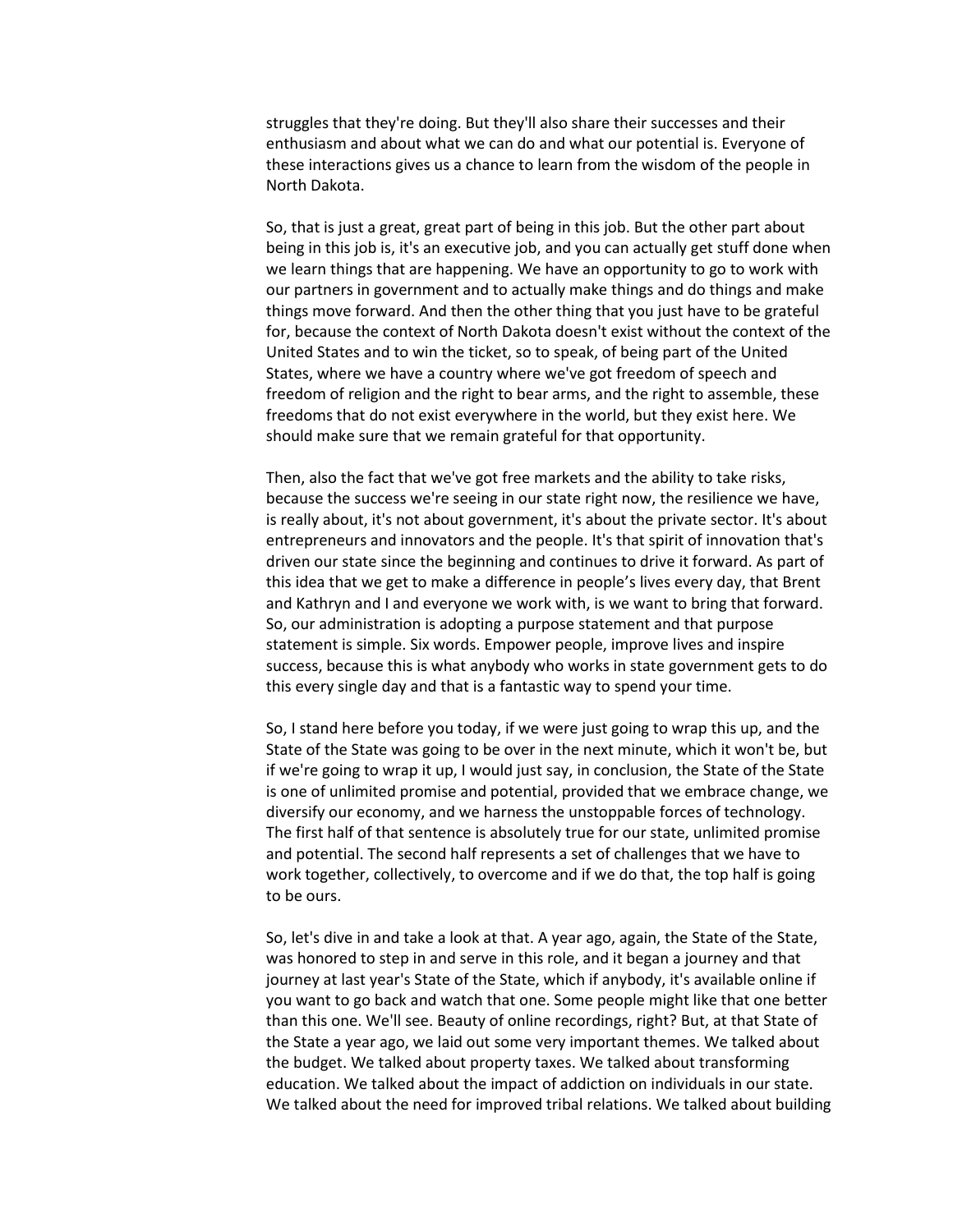stronger communities, and I'm grateful for the team effort throughout this last year that we've been able to tackle a number of those initiatives, and those things that we talked about last year fanatically became the big, strategic initiatives that we're working on throughout the year.

So, we're grateful to everybody that helped us make progress on that. But, before we look ahead at the strategic initiatives and what we're doing in 2018, let's take a quick look back at 2017, because this was a year that brought a number of challenges. Some that were foreseen, some that were unforeseen and it did consume a lot of leadership time across government to deal with the crises that came up.

And, of course, the first one, a year ago, that was, not just on the front pages here, but on the front pages around the world, was the protests around the Dakota Access Pipeline project. These protests started peaceful and prayerful. They began with, I think, a powerful, spiritual intent. There was some incredible, historic moments that occurred at the beginning, but by the time Brent and I took office in December, it had evolved into something much differently. And it's important that we respect the right for people to assemble. Respect the right of free speech. We do that, but we also said, hey, we've got to understand what the people of North Dakota, and we're working for every citizen in North Dakota, so, one of the first things that we did in office, is we went down and we spent time listening on Standing Rock. We spent time in the community of Cannon Ball. We met with ranchers in Morton County and we listened. Sometimes we listened for hours and hours and hours and I think there's a great lesson here for all of us in the middle of conflict, the power of being able to be present and to listen and really, truly understand what was some of the energy and the passion behind this historic event.

But from that, we learned that, and understood, that Standing Rock themselves wanted to have the protest camps closed, and so we worked in partnership with Standing Rock and we worked across a whole of government approach, and when I say whole of government, by the time we got this thing, by the time the last protestor left the camp, at 76 days after Brent and I took office, we did engage with 11 different federal agencies, we had help from 22 different states, four non-governmental groups, 31 emergency EMAC jurisdictions, 110 local jurisdictions from around the state. In total we were coordinating 175 different partnerships to deal with something that was unprecedented in our history.

One of the key things that we had was, we were going to resolve it peacefully and we we're going to clean it up, because part of the original intention was that this was about, initially, about protecting the water, where the camp was situated, you can see in this aerial photo, was right next to the Cannon Ball River, this is before the historic snowfall started coming a few weeks later in December. On the right-hand side of the slide, you see last July. We got this cleanup achieved before the spring melt and runoff. We were able to keep the, what was over 10 million pounds of debris that were left behind in the camp, from polluting the Cannon Ball or the Missouri River, and that also would not have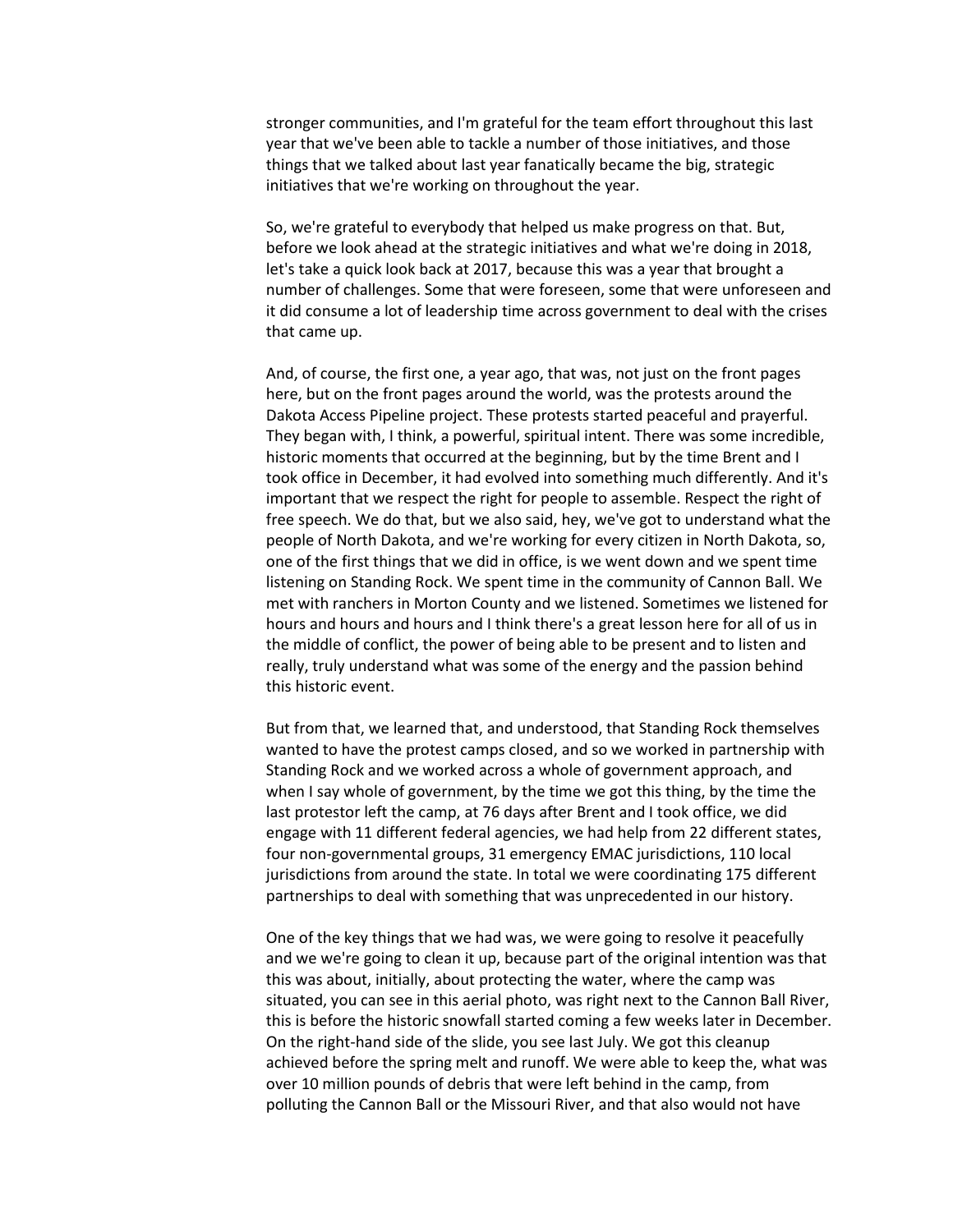happened without a great team effort from our Indian Affairs Group, Scott Davis, partnership, his friends and relatives at Standing Rock, the tribal groups that helped us with this cleanup, a huge team effort. While there is more dialogue to be had about the future of infrastructure in our state, about the impact of industries on the environment, we can have those dialogues as North Dakotan's in a peaceful way and we can have that in a productive way, but this is a celebration where we all came together and protected the environment. We're all on the clean water team.

So, what we knew that when we took office, that the protests were occurring, what we didn't know in the middle of all of the record snow that we were having in central and western North Dakota when we took office, was that less than five months later, we were going to be in the middle of a historic drought, but this is part of what you love about North Dakota. So, this is the drought map from July 25th last year. The darkest areas are exceptional drought. The red is extreme. The light orange is severe. And so you can see that virtually the entire western half of the state was in severe, extreme or exceptional drought. This led to all kinds of economic challenges for farmers and ranchers and required a response. Again, our approach was, let's get out and listen, because again, farm programs are complex. There's federal, there's state, lots of different agencies involved, lots of bureaucratic programs that are meant to help, that may in the context of a drought, maybe not be helping. So, we got out there and listened and we did that-

## Speaker 1: again, as a whole of government. We had great partnerships with the Department of Ag, Department of Human Services, Bank of North Dakota, State Water Commission, NDSU Extension, North Dakota State Emergency Services, the State Fire Marshal, North Dakota National Guard. Delegates from the Congressional Offices were at all these to help represent the Federal standpoint. But we held these around western North Dakota, in communities like Beach and like Carson, and listened. And part of what is, again ... Droughts are not, don't make great front page pictures. Fires make great front page pictures, flood from hurricanes make, you know, great television 'cause you got all the water. A drought is something that just eats away, and it eats away economically, at family operations, family ranches, at their livestock.

So there is serious, serious stress, not just economically but on families, which is ... again when we went to these things with the whole of government, we're like, hey, you know, you're taking care of your cattle, make sure you're taking care of yourself. Because these ... a drought like this can tear communities and families apart. But we, from listening from all of that, we came up with a number of ideas.

We issued over 10 executive orders, which helped us, you know ... By declaring the drought and fire emergencies we waived permit fees, we waived distance requirements for hauling, we waived hours of service, we established the livestock water supply program. There was a number of things that we did to help provide relief. And if those of you that aren't farmers and ranchers, I mean,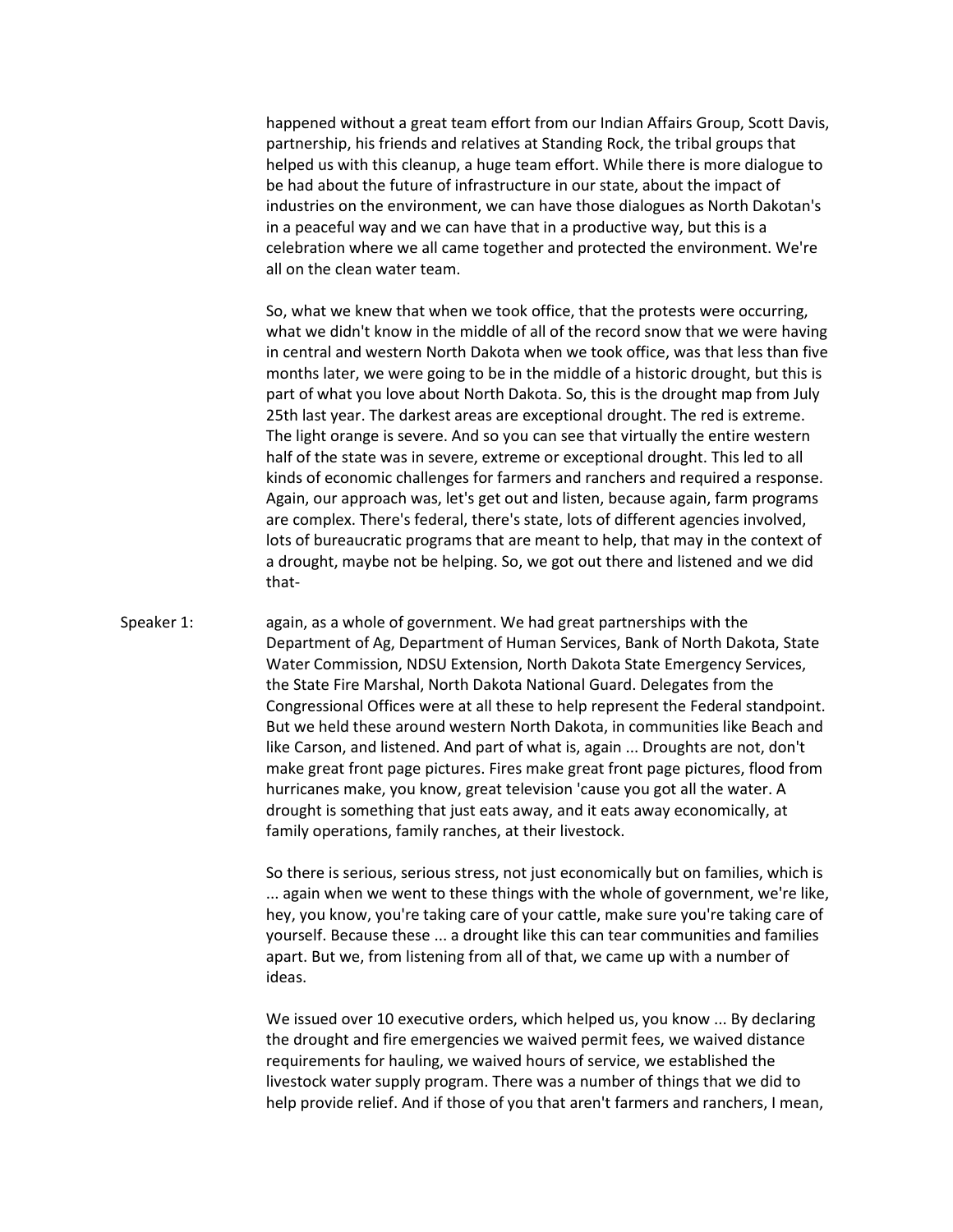to understand this ... When we met people at those drought things, people that normally would have had 1,400 bales to feed their cattle, during the drought, in some cases were pulling less than 40 bales off that same property. We're talking about 2 or 3 percent of their normal crop that they were getting. Not 50 percent, not 75 percent, 2 or 3 percent. So people that were desperately in need. So we either had to get the cattle to the feed or the feed to the cattle.

And one of the things that we partnered with Commissioner Goehring on, and his team, was a hay lottery. There was 492 applicants, where people applied ... ranchers in North Dakota applied to do that. That program moved over 289,000 of these round bales, 1.3 million miles ... and to help save and serve over 126,000 livestock. So, with that, we were able to provide almost \$4.1 million of assistance. And that reimbursed about 36 percent of people's cost to do this. It's not, doesn't save the day but everything helps when you're in the midst of a crisis like this.

The State Water Commission ... worked on coming up with one point three million dollars of committed dollars. Each green dot in here represents where a rancher applied for a project to receive disaster livestock water supply. These were for new projects. Every green dot here represents us building our resiliency, because each one of these projects is not temporary, they're permanent. And these will help provide permanent water supplies to pastures going forward.

When you've got that much drought, you end up with fires, and we had an incredible year. There was over four hundred and thirty wildfires reported in western North Dakota last summer, a near record, the largest of which was the Magpie Fire, which was on Little Missouri National Grasslands. The Federal Government was involved in that. 5,400 acres burned. These are reported. There was many more fires that weren't because sometimes the local fire department or rancher themselves gets a fire put out before they even ask for help.

But I do wanna give a shout out to the North Dakota Forestry crews, a shout out to our State Forester, Larry Kotchman, who is the longest serving state forester in the state of North, or, in the country, and his team. And also just, we need to share our gratitude with the firefighters, most of whom are volunteers. Nearly all of them are volunteers who are out fighting these fires during the last year. So ... and those volunteers are also often farmers, ranchers, and wearing five other hats in their house. But those volunteer fire departments in the western part of our state did a fabulous job this year and let's give them a hand.

The drought impacts not only affected livestock and people in communities, it also affected wildlife, which is a big part of the hunting and fishing culture, is an enormous part of North Dakota's culture ... And for economically there's many communities that also depend on hunting revenue. But license purchases were down 30 percent from the prior year. The brood count was down 63 percent on pheasants. So they were way down. Deer hunting, again, also some stress there. But we did have over 54,000 deer permits issued. And again, it's fabulous to live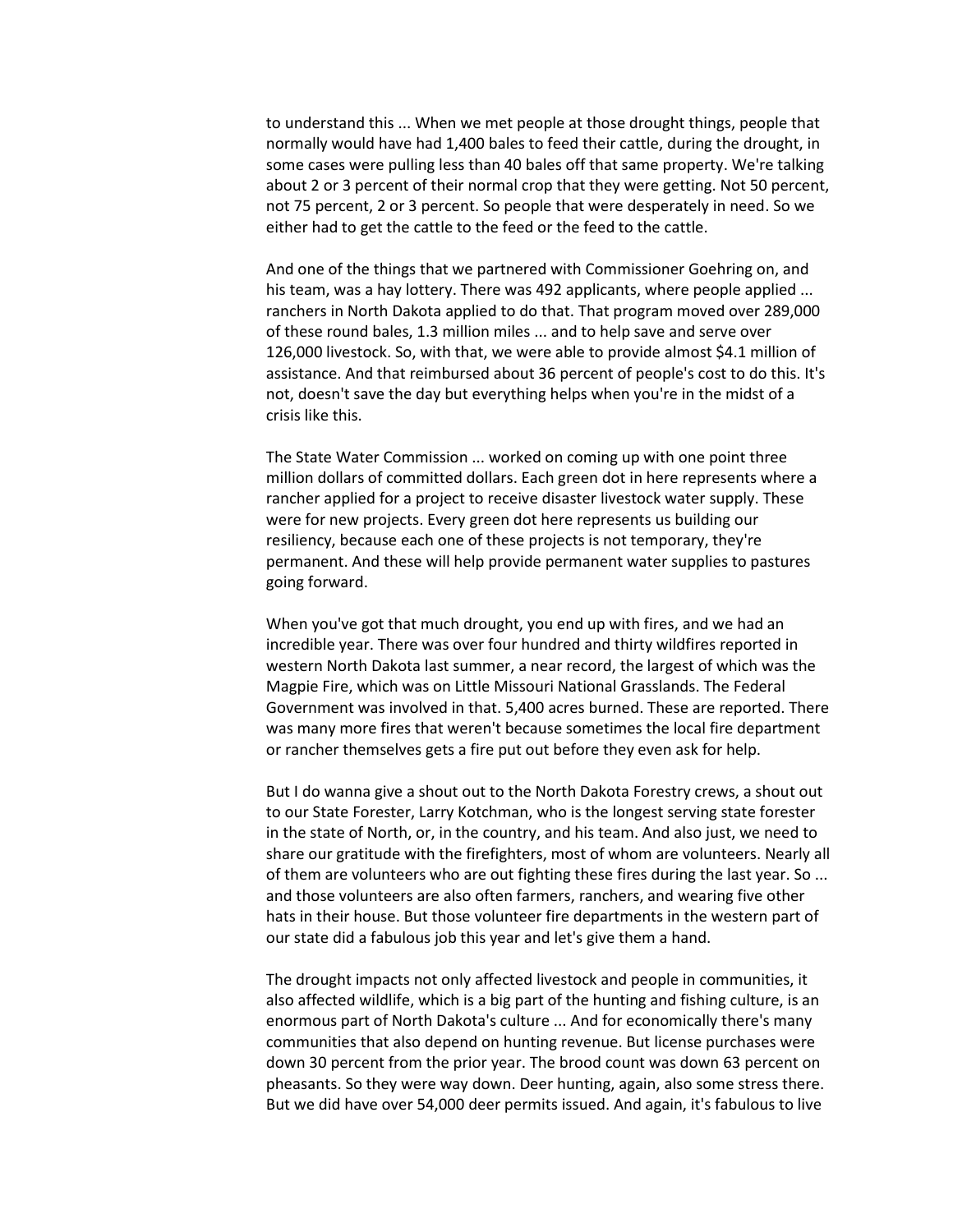in a state that has got the kinds of natural resources that we have and the outdoor activities and ... If you're not taking advantage of this, it's another reason to live here.

But challenges remain, which is today we may think that, as we enter into winter, we stop thinking about drought but if you can tell here, we've moved out of the extreme and exceptionable, but we still have areas that are considered severe, and the western half of the state is still considered moderate. The eastern is abnormally dry, and I know when we're, you know ... If you're driving a school bus or going to your kids' games you're probably really happy there's not a lot of snow on the roads, but ... We're short of moisture, and we could find ourselves continuing to have challenges going into the next year.

But we're a state of extremes, and right here in Minot, just now seven years ago, the incredible historic floods... I wanted to say to the people of Minot a couple of things. One is we haven't forgotten about the nearly \$700 million in damage, and the 4,700 hundred structures that were there. The legislature has been, has stood behind Minot, has already committed over \$178 million dollars, you know, through the Water Commission towards flood and other control projects here. And I wanna say congratulations to everybody in Minot for achieving the record of decision for the Mouse River Project from the Army Corps of Engineers, 'cause that's not an easy thing to do. But flood control continues to be a major initiative of our legislature and spending. And so, we're, you know, continuing to charge ahead on that.

Over on the other end of the state, which has had significant flooding multiple times, there is great progress being made there. The City of Fargo also achieved its record of decision from the Army Corps of Engineers. And it achieved Federal authorization, passed the sales tax, had the funding from the State Legislature had been beginning construction to protect, which would be the largest flood protection project in the state. But it was also protecting 17 percent of the taxable sales, 30 percent of the open jobs that we have in the state, and over \$14 billion of property value would be protected by the Fargo diversion. So records on many measures in terms of the scope and scale of that project.

But that all came to a halt with litigation through the State of Minnesota. And so, the entire project was stopped through connecting with Governor Dayton in Minnesota. We agreed to get together to form a task force. Governor Dayton and the head of the DNR came to all six meetings, one pre-meeting and five task force meetings that were held in either Fargo or Moorhead. Full day-long meetings, so I got a chance to spend five full days with our neighboring Governor. And from that work, we issued the final report.

The engineers are working. We think that we have a possibility to solve the issues, which we were trying to solve ... there, in terms of, you know maintaining the federal authorization; making sure that we had a project so that people wouldn't also have to buy flood insurance; getting more of the water off of Minnesota and onto North Dakota; taking care of downstream and upstream.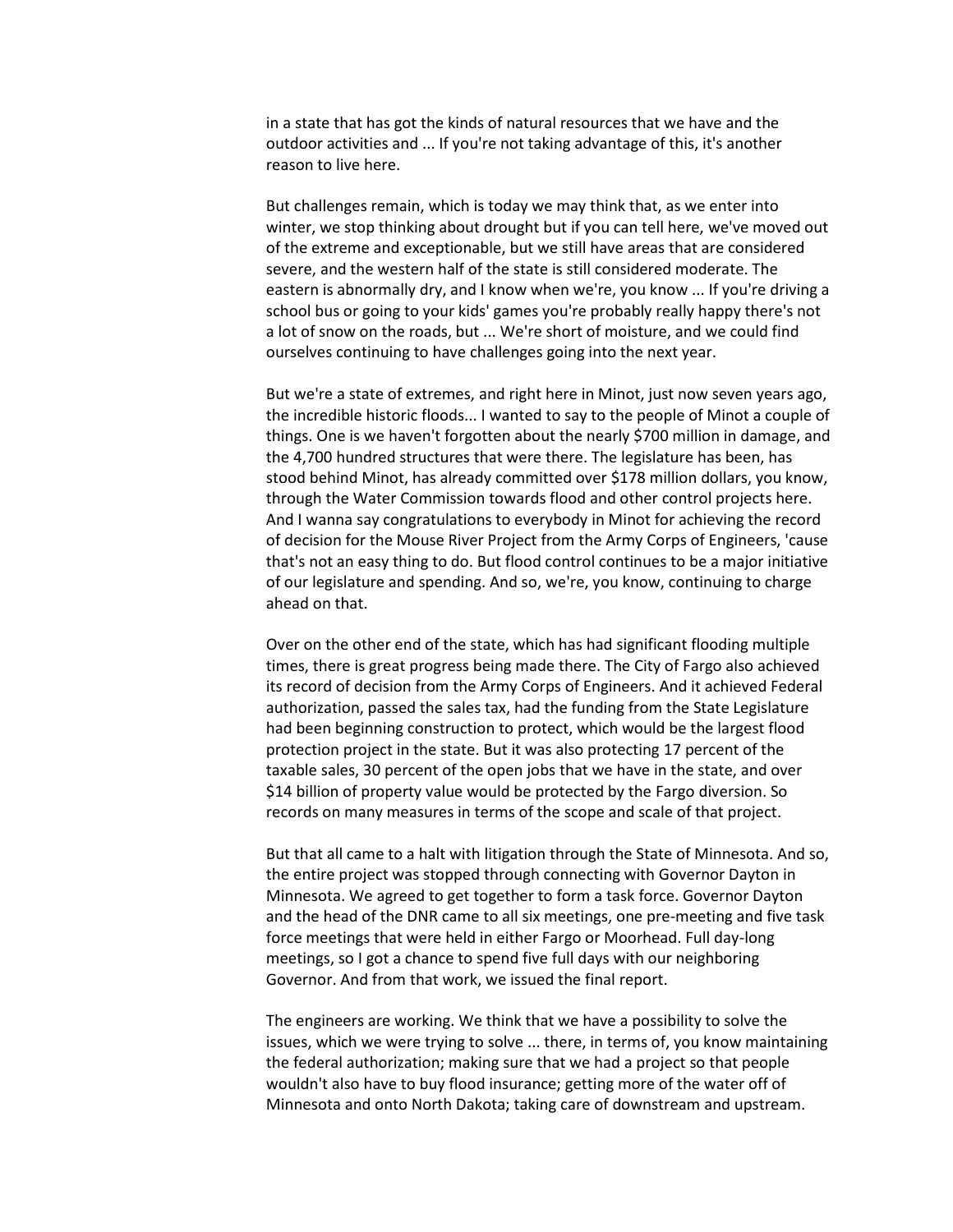There's about five problems we're trying to solve at the same time. And I said it was like, you know, riding horseback with a bow and arrow and trying to, you know, hit a bullseye with, when the targets are moving. But, it was, through all that, we believe we have a plan coming out of this that should solve all those problems. And we can get back to work at protecting one of the most significant economic engines in our region.

The budget challenges were there when we took office last year, and everybody knew this coming in. Legislature understood it. The prior appropriations in the previous session had been \$6 billion. Through a lot to teamwork we balanced a budget together and did that with take, bringing spending down to \$4.3 billion dollars, which is a historic shift that no legislature's ever had to really drive through in dollar amount. From a percentage basis it's the hardest piece of work that's been done since the Great Depression, in responding to that. And we also were able to shrink government, but still maintain services. So we got 327 less full-time equivalents. That does not count higher education and 642 fewer budgeted employees going into this thing. But still working, trying to work smarter and to keep delivering great services. And we funded virtually all the priorities that we chose to do, including fully funding K through 12.

But one of the things in our state ... if we don't diversify the economy, we end up being very dependent on things we can't control, particularly commodity prices. Because, ag and energy, both being our biggest industries, and both being commodity related ... You know, if we take a look at what we've been Gov. Burgum: through in the last 10 years, just take a look at the price of corn, and you can see that there was a time when corn prices were very high. And perhaps, which might be the tendency, they get high, and you think they're going to stay high forever, but you can see the precipitous drop that they went through, and then they've stayed low. This puts pressure on our ag communities, and ag producers, and everybody in the system, and it also puts pressure on the state, because of the revenues that we produce.

> From an energy standpoint, the same thing. Energy prices are volatile. There's lots of competition. We have an approach in our state, which is all of the above. So we're supporting oil and gas. We're supporting coal. We're supporting wind. Oil and gas, obviously, most of that, a lot of that's going towards transportation fuels.

With coal and with the wind, that's to power our grid, and if we didn't have the coal industry we would have today ... We do have some of the lowest electric rates in the country, some of the most reliable electricity in the country, because of the base load that we get provided by coal. As the renewable continues to grow and grow, at a low variable cost, those dynamics put pressure on the economics between those two. We have to continue to sort that out as we go forward.

But from a revenue standpoint to the state, we are very dependent on revenue that comes from the oil and gas industry. As you can see again, here, we had a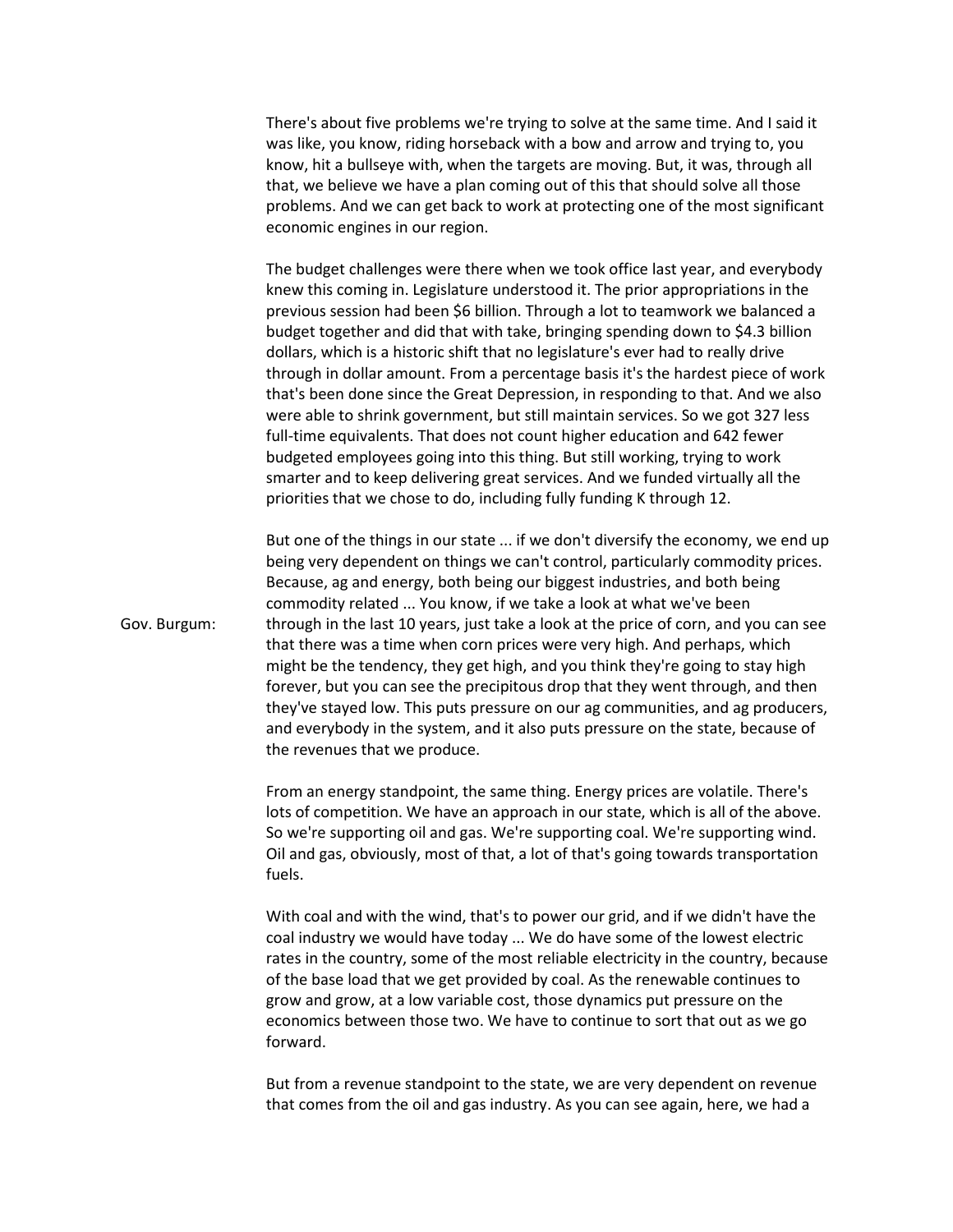huge drop from June of '14 to January of '16, where we had about a 70 percent drop in the price of oil, and that makes very difficult for any organization, when you've got this kind of volatility on the revenue side, to figure out how you're going to do your spending.

The good news is that oil production is back up, as you can see on the prior page. As oil prices have come up, production is starting to climb up. It's very likely in the next few months we'll break our previous record high, in terms of barrels of oil produced per day. That is absolutely, positively due to the fact that this industry has figured out through technology and entrepreneurship to figure out a way to get their breakeven costs down.

Because today, if we're, say, roughly at \$60 a barrel, we've got people that are investing and making money. Four or five years ago, they needed to have prices at \$80 or \$90 to make money. When we're doing things that are smart, like drilling more wells on a pad. We're having less surface impacts, and we're providing better economics in terms of how we do this.

Some of the challenges we have here related to workforce, there'd be more activity going on in our state if we could fill the jobs. And then we also, as we produce more oil, we also produce more gas, and if we produce more gas, we have to do more gas capture, which means infrastructure, which means gas lines, which means working both at the state level and at the federal level, because the federal lands are tribal lands in our state, we've got some burdensome federal regulations to make sure we're doing the gas capture, to make sure that we're capturing all the gas that we want to capture as we go forward.

But with this oil revenue being highly variable ... Again, this is the challenge that the legislature was facing. There was almost \$6 billion in oil revenue in '13 and '15. That dropped in half in '15-'17. We're projected to be about the same in this thing. But we're having to deal with about half the revenue that came in from this very important source.

The other thing which made forecasting tricky was we had a huge run-up in sales tax collections during the time that the boom was going on. If you take a look from just in two bienniums, from '07-'09 to '11-'13, it doubled from '09 to '13. It doubled. You might say, "Hey, wow. That trend is just going to keep on going." But when oil activity dropped, and oil prices dropped, sales tax revenues followed to a lower level. Again, creating great challenges for us from a forecasting standpoint.

As I said earlier, through great teamwork with the legislature, able to reduce general fund appropriations from \$6 billion down to \$4.3, and keep driving ahead on all the important initiatives. The good news and the bad news of how we got that done ... The good news is that prior legislatures had built up some really significant reserves across different funds. Tax Relief Fund. Foundation Aid, which especially goes to schools. Budget Stabilization, which is meant for budget fluctuation. Strategic Investment and Improvement Fund. And the General Fund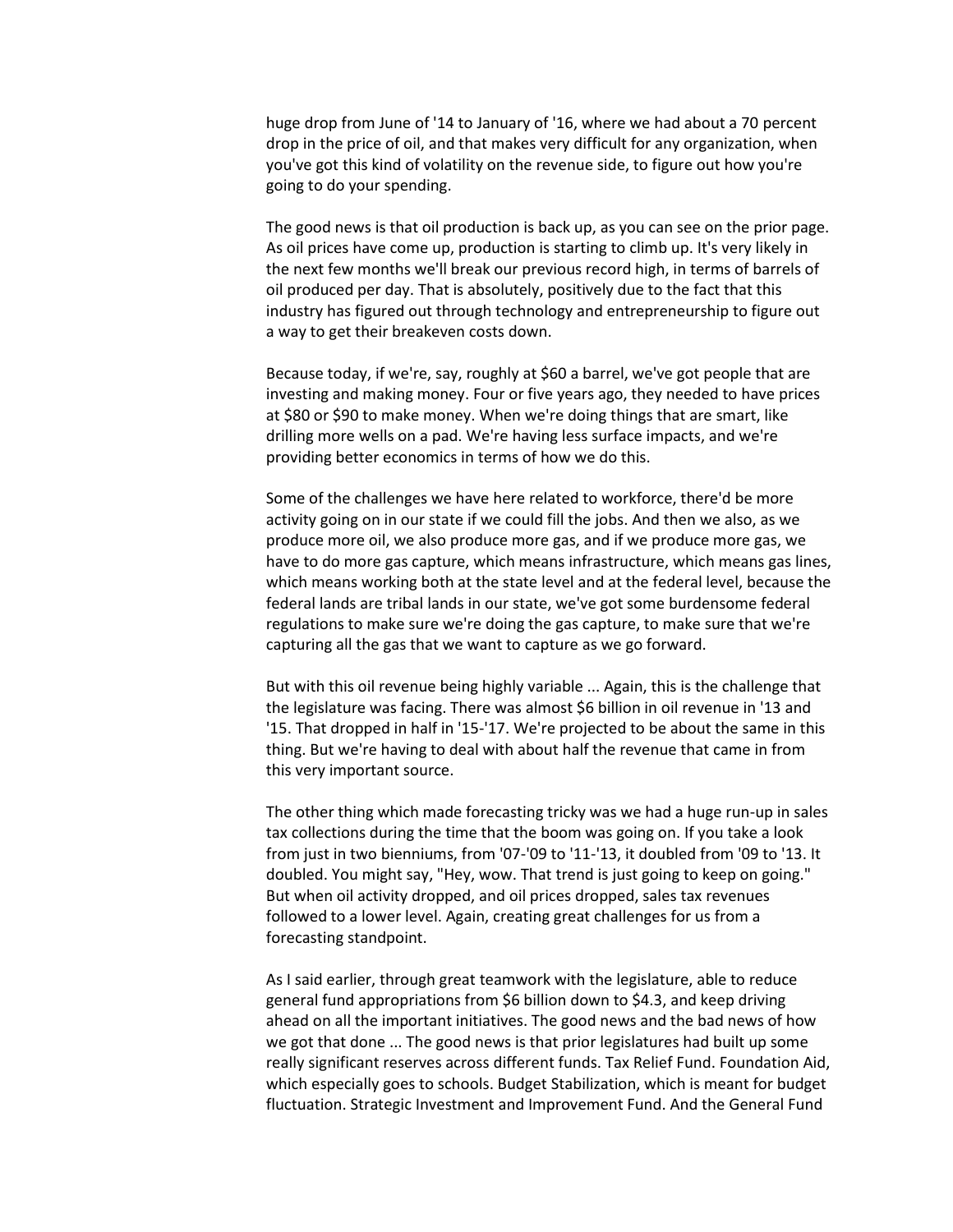ending balance, kind of like leaving money in your checking account, if you think of that last column as that. Money tucked away in a bunch of places.

When the revenues dropped, we had a period of time when revenues were less than what we were spending, and we were able to keep those government services rolling with our savings account or reserve fund balances. But if you can see where we are in the gray, the gray is where we are projected to end in 2019, our balances are going to be substantially lower. In some cases, they were run almost down to zero and then back up again. We're working our way back out of this situation. The risk is not, we're not risk-free, and so again, more work ahead for the legislature, from an appropriating standpoint, to try to make sure that we're matching our expenses with our revenues at a time when we've got lower revenues, and we've got depleted balances.

One other really great thing that all of you, if you are of an age that you were voting at that time, was the creation of a Legacy Fund. The Legacy Fund takes 30 percent of the total revenue derived from oil and gas production, and puts it away into a fund for the future. Through 2016, that money just grew, and it was created by a vote of the people. Put on the ballot by the legislature through a bipartisan resolution, and that money just grew.

Last year, for the first time, there was ability to access the interest and income off of it, and that little orange piece down there was \$200 million that came from that, that we were able to use, that went towards funding that \$4.3 million. It'll continue to grow through 2018 and into 2019, as the earnings go in there. But I would just say, again, I'll stake out my position on this, is I don't think we should be tapping the principal, and when we come to spending the interest and earnings, I would like us to think really creatively about how we can use those dollars to actually transform what we're doing, not just fund the basic services and operations of government.

We may have to use this again, to get us through this period of time where we're just using it to fund government. But certainly all the young people who are here, in your lifetime, there's going to be an opportunity to use the Legacy Fund earnings for something that is really transformative. Part of the challenge I have to everybody in the state is to keep the ideas coming about what would really be impactful, because it's very special that North Dakota has this, and has this as a potential tool for the future.

In spite of cutting down from the \$6 (billion) to the \$4.3 (billion), the legislature, again, very supportive and very strategic on spending money on infrastructure. Now, these numbers are way down from what we were spending during the boom, when we were trying to catch up. But worth noting that state government still continues to be a huge economic stimulus in itself, in terms of building new roads, water projects, whether that's flood or water supply, and then of course, of airports in particular, building the new regional airport at Williston. A lot of money being spent. You add all of this up, it's over \$1.3, \$1.4 billion being spend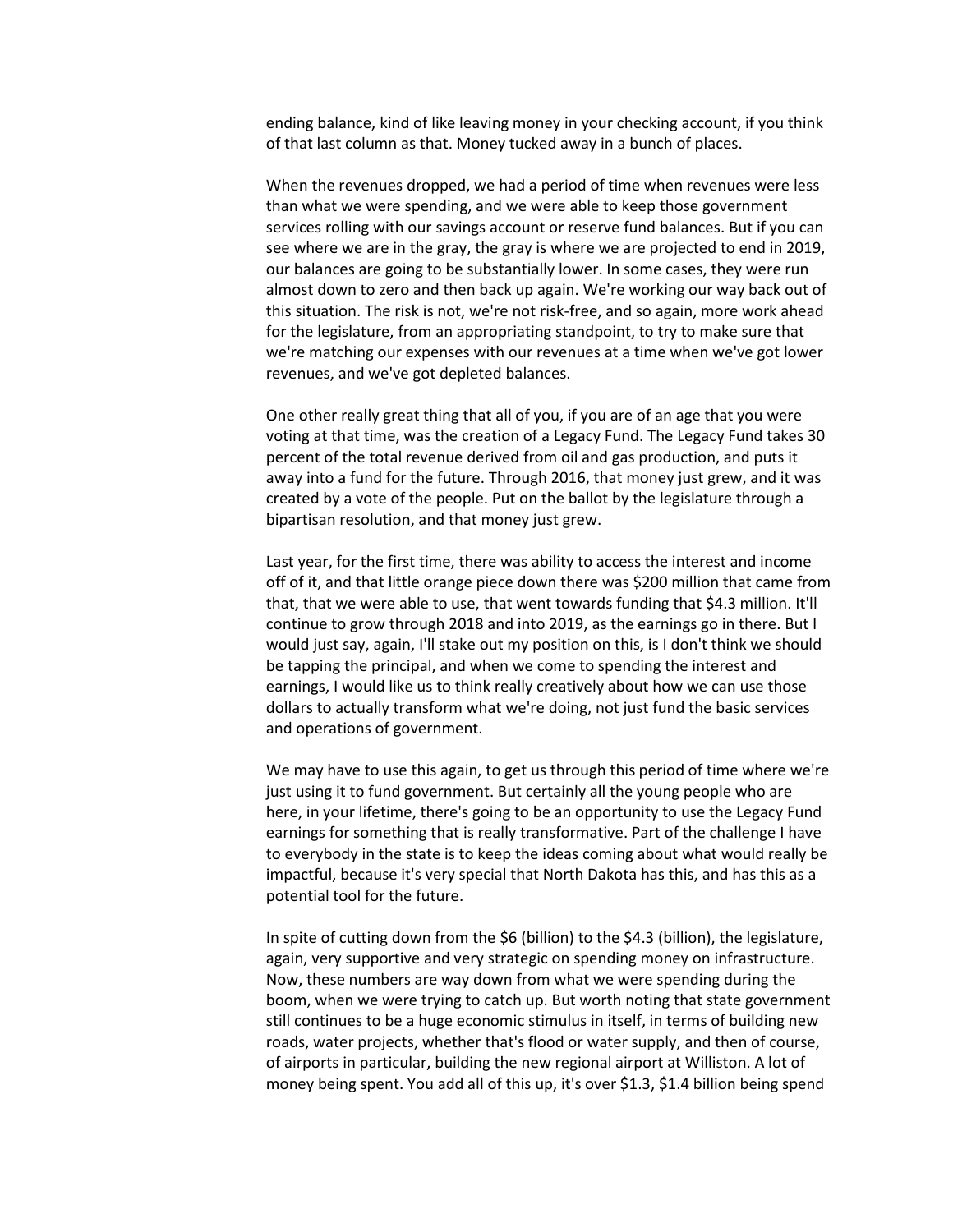in this biennium on infrastructure by the state government. We continue to invest in ourselves and in the future.

I want to spend a couple minutes on property taxes, because this is such an important story, and I think one that is not well understood. It's important to understand, again, the work that the state legislature's been doing on this. Prior to 2009, it was about an equal split between what the state provided towards local school districts, and what local property taxes paid for that. And there was some amount of money that came from the feds.

But when the oil boom happened, and the oil money was coming in, one of the things that the state decided to do was say, "Let's take on a bigger share of paying for local K-12 funding." That's where those lines separate. You see the orange line starting to head skyward, and the local line staying flat.

In dollar amounts, today, in 2017, local school districts, through property taxes, are actually contributing just under \$100 million less than they were back in that 2010 timeframe. The state, on the other hand, is paying almost \$570 million more than we were at that time frame. This has gone from a one-to-one ratio to almost more than a two-to-one ratio, approaching a three-to-one in terms of what the state pays versus the local.

If you hear someone at the state or state legislature talking about permanent property tax relief, this is the slide. By the state permanently taking on a higher portion of K-12 spending through state revenue sources, it's lowered the burden on local taxpayers. If you look at it in percentage basis, the local used to pay about 45 percent of it, and now the local is paying about half of that, in terms of the K-12 on a per-student basis.

## Speaker 1:

So, what does this mean? Again, there has been a lot of discussion about one element here, which is the gray bar ending the 12 percent buy down, been very little discussion about the blue bars. So, since we have all the students here, we can do a little math together. The additional K-12 relief that is coming through the increases in student funding on the formulas shown here from the state is estimated to be \$154 million more dollars coming from the state.

The state also has taken on the transfer of the payments for county social services. That equals about \$161 (million). So, the county was also another group that taxed through property taxes to pay for that. The state did end the 12 percent buy down. This is something I talked about in the state of the state last year which is it was unsustainable.

The state needed to have an off ramp for property taxes because the property taxes are driven by local decisions, not state decisions and it was unsustainable going into the future because it was a percentage of something that somebody else decided. Even in worse cases, it actually subsidized local spending that may not have been affordable by the local jurisdictions. So, very smartly, a legislature getting out of that. The net of those things together just in this session is that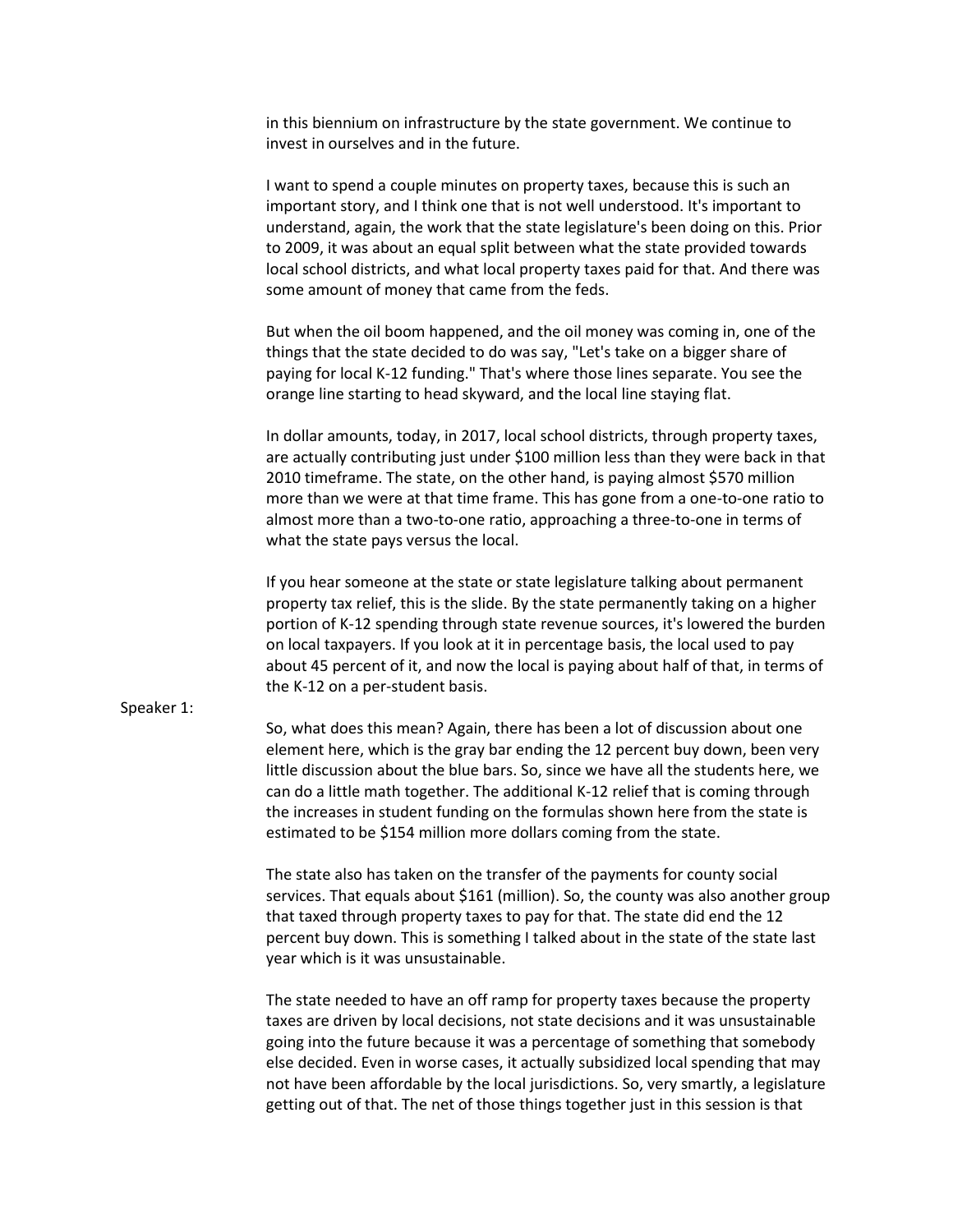there's more net relief going and so I know that if you're from a city like Minot and your property taxes have gone up, you're looking at this chart and going what the heck? I would just say individual results may vary because if you're valuation has gone up, if your city leaders, the local school board, the county, the park district, has decided to offer more services and any of those have increased their mills, that could have an impact on your taxes.

It'll vary by individual property and by individual city, but understand that from a state standpoint, the state is doing more than ever between the K-12 and the social services to help keep property taxes down. So if you have a concern about property taxes, I have a simple piece of advice. Talk to your park board, talk to your county commission, and talk to your city elected officials because that is the group that is making the decision. That gets back to how we design our communities which we'll talk about in main street.

Federal Partnerships, it's been an incredible year. Not something that Brent and I expected was that we were going to have so much access and so much interaction with federal decision makers who can make decisions. Again, in many cases, a presidential visit to a small rural state like North Dakota will occur in the last month of the last day of their second term. Here we've got a new siting president who is not only eight months into his term, decides to do a major policy. This was the kickoff of the tax reform for the nation. It happened in North Dakota. That was one of many partnerships.

At the cabinet level, whether it's in Secretary Zinke of the Interior, Secretary Chao who was in Fargo for the Drone Focus event, Secretary Perdue who was very helpful in working with Commissioner Goehring and I on the drought relief. EPA director Pruitt who had taken the lead in helping roll back the WOTUS, the Waters of the USA which was going to be detrimental to virtually every farmer in North Dakota.

At the Cabinet level interaction, lots of things that are happening that are probusiness, pro-energy, pro-agriculture, pro-North Dakota and I've had a chance to meet 40-plus other governors from both parties. It doesn't matter which party they're in, they say they've never had more access to cabinet people. They've had more access in the last eight months or 12 months to cabinet leaders than they had in the previous eight years. Cabinet leaders are the ones that make it happen for states like us and so I would say focus that signal.

There's a lot of other stuff that goes on in D.C. that's noise, and that gets the headlines. The signal is that we've got cabinet leaders that are helping make our state better every day. Up north, we've got this border with Canada that we sometimes don't even talk about, but 310 miles long, 18 border crossings, Canada is our number one trading partner both in ag and in energy. It's been quite a year on that front where we had a chance this last summer to meet Prime Minister Justin Trudeau. That's Kathryn and I. I want to give a shout out, that's my daughter Jesse and today is her 22nd birthday, so Happy Birthday Jesse.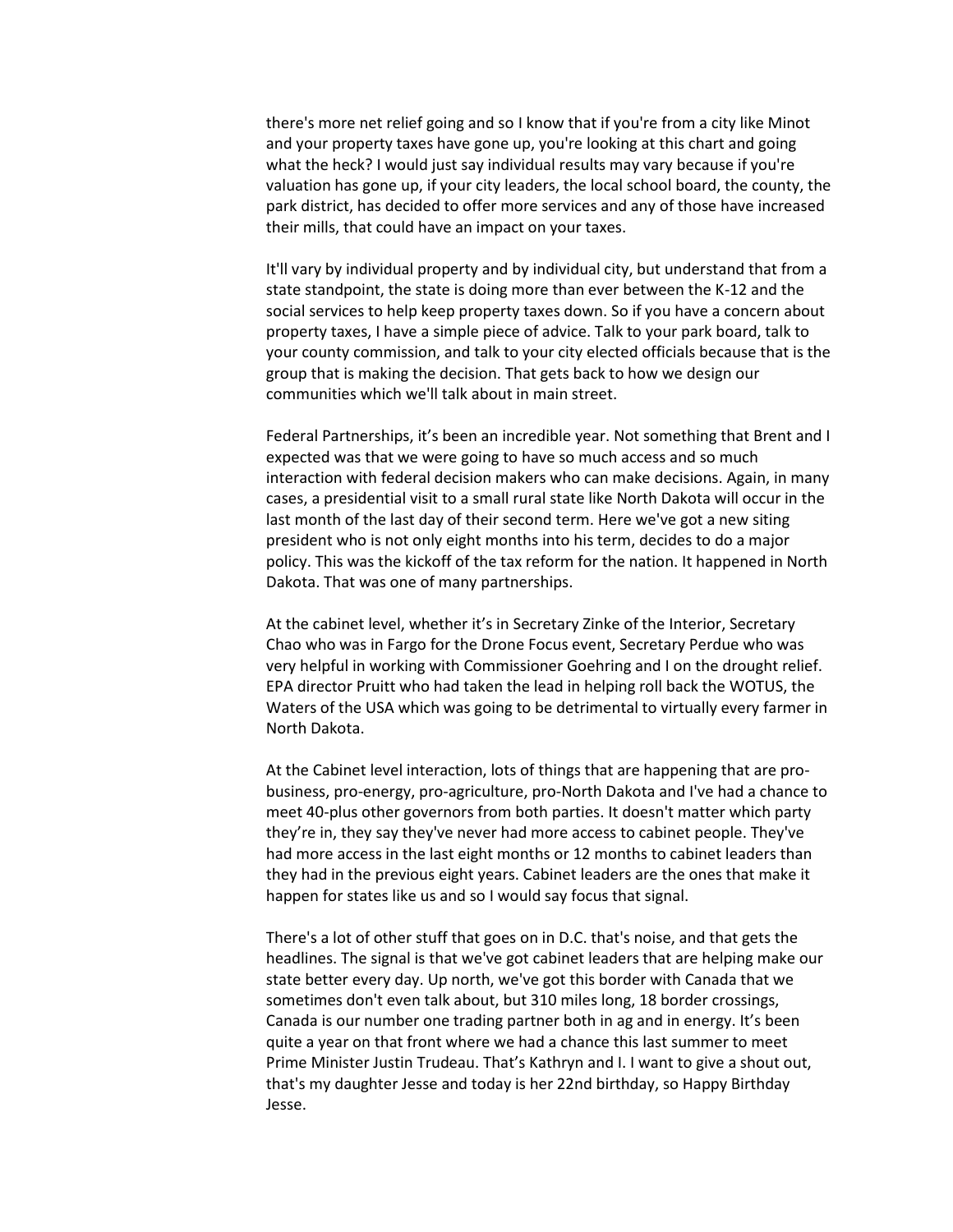Lower left, that's the Canadian Ambassador, David McNaughton. I've had a chance to meet him three times, outgoing Premier Brad Wall who is the premier Saskatchewan. And then Brian Pallister and his wife Esther, the premier and his wife of Manitoba. You can tell from that picture, they were both collegiate basketball players. Brian's also a fast-pitch softball player. He's been to like 20 tournaments in Fargo, so he really knows Fargo. I was joking with him and we forget that up in Winnipeg, there's 675,000 people living in Winnipeg, and we've only got 750,000 in the whole state of North Dakota. He goes, what are the things you're working on? I said, we've got 13,000 jobs open. I'm working on getting 13,000 people to move south from Winnipeg to fill all these jobs.

Anyway, we've got some great partners up there. We do touch, not only trade but water. You get it right here with the Souris River. You understand how important the relationships are and we want to keep working with the Red River Basin which crosses the borders, the Assiniboine Basin which crosses the borders. There are lots of things that we can continue to build partnerships with Canada for a better future for North Dakota. Those federal partnerships of course also lead to the military.

We are honored in just a month after the presidential visit to have the secretary of the Air Force and the vice president of the United States visit. Minot, it's not only critical to our local economy in a time where we still have unfortunately global tensions and potentially global nuclear tensions which are again an unthinkable thing that I thought I could maybe quit thinking about from the 60's and 70's when we were kids and doing the drills when you're kids in school. We would like to think that we could maybe get past that, but in the meantime, it's very important for our country and for all freedom loving people everywhere that we have a strong deterrent when we have rogue nations that are threatening nuclear activity.

Here in Minot, we have the only base in that nation that has a dual nuclear mission, both a missile wing, and an air wing. That was the reason why the air force and the vice president were here. Then, we've also got security at that air base provided by North Dakota National Guard in a unique partnership that doesn't exist elsewhere.

We do have a number of folks here that are representing that important work that is going on and I would like to make a few introductions. We've got of course our North Dakota National Guard Adjutant General, Alan Dohrmann is here. We've got Colonel Sloan Hollis who is the vice commander of the fifth bomb wing from Minot Air Force Base. He's joined by Colonel Benjamin Spencer, the wing commander of the Grand Forks Air Force Base. Chief Ryan Thomas is here and perhaps others.

If I could ask all of those officers to stand and then if we could, have all of the active duty service men and women that are here today also stand, but let's give our military leaders and friends a great round of applause. And if you guys could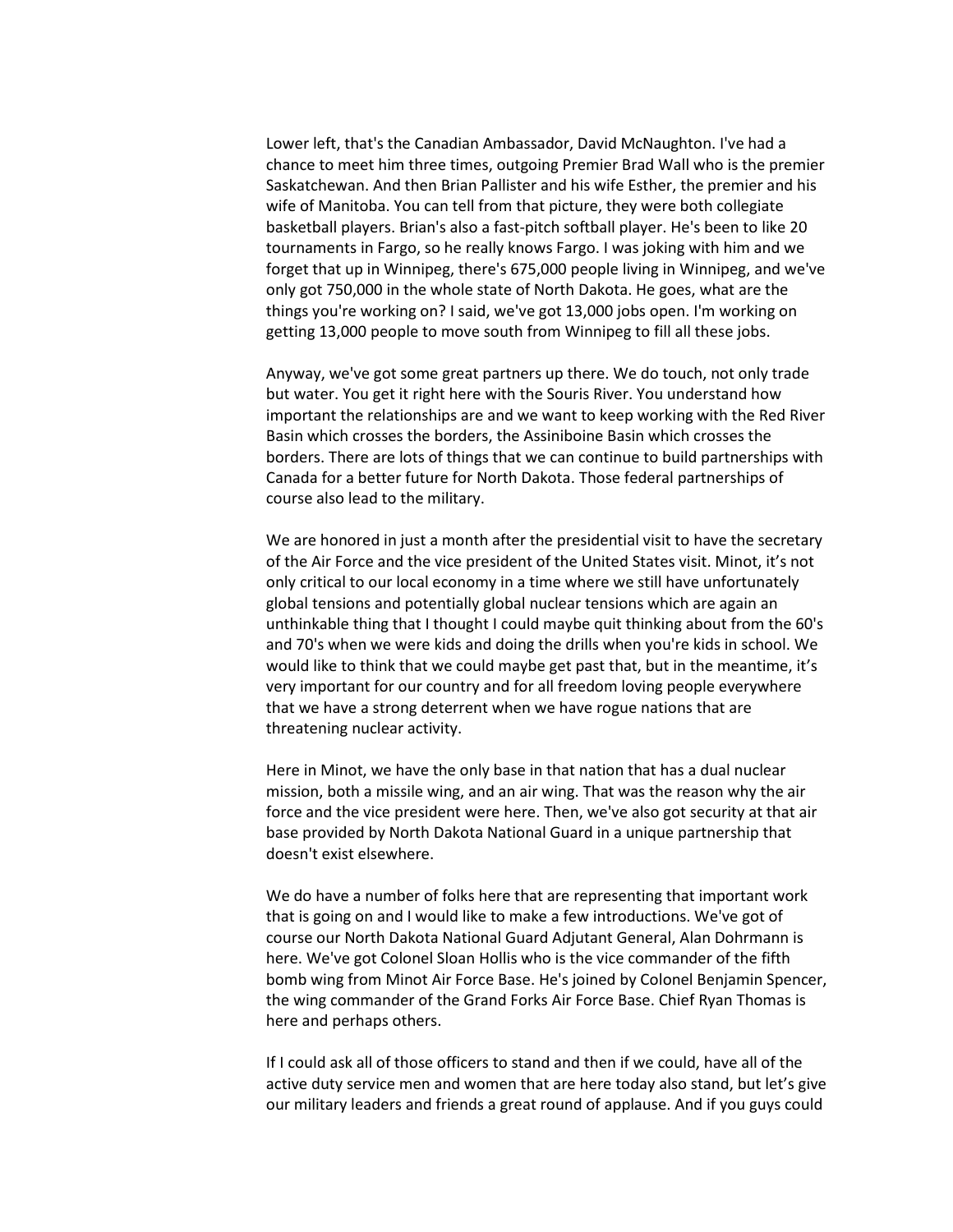stay standing, if you guys could stay standing, could we have all the veterans in the room, anybody who has served at anytime in your life, all the veterans if you could please stand.

I want to give a special shout out to our tribal leaders because one thing that everybody should know, in our country the group that volunteers and enlists and serves at a higher percentage than any other group in the country is American Indians, Native Americans right there.

It's also an incredibly special honor today that we've got Private First Class Lynn Aas here with us. This gentleman served in World War II and served with distinction. He won the medals for bravery, the Bronze Star, the Purple Heart, and just last year, the country of France awarded Lynn Aad the highest military honor that they have, the Knight of the Legion of Honor. Lynn is right here from Minot, 96 years old, Lynn, World War II vet is here today.

Speaker 1: Thanks for being here, Lynn. Greatest generation right there. One of the other important parts of this role is the opportunity to interact with the third branch of government, the judicial branch, and we have a system across our state, represented by the colors of district courts. Those are elected by the people positions. If those positions become vacant, the Governor has the honor and the duty to make those appointments, and I was really pleased last year to have an opportunity to appoint six new judges from a pool of highly qualified candidates that are ... Again, I think one of the things that when you learn, for each of these positions, I interviewed at least three candidates. When you interview 18 people who've served with dedication to North Dakota, try to pick 6, not easy, but one of the things you learn from talking to these people is you cannot do this job in North Dakota unless you are face-to-face every single day with addiction, absolutely.

> These people are all experts because ... What do we have, 75% of our people in our criminal system have got an addiction? This is another ... When we're trying to solve problems as a state, this is a group that can be a big part of that. And then, of course, extreme honor when we had a vacancy occur with Justice Carol Kapsner retiring, that I had the opportunity and the honor to appoint one of our district judges, Judge Jensen. He, again, not only brings great judicial work, but he also brings this mindset about reinventing government to make sure that we can get more done with less, that we can be not only fair with justice, but also swift in terms of the processes that we build, and he's going to be a great addition to the court. He stood up earlier today, the Judge Jensen. Thank you. Great to be part of your investiture, and thanks for serving the state.

So 2017 was an incredible first year. I had a chance to share gratitude with a lot of you for all the help across all that. It was a huge team effort, but in addition to the work that was laid, the foundations laid, the crises that were managed, we began laying a foundation for trying to drive forward, and as we look ahead, there are challenges that abound. The world is changing, but, for us, if we're going to achieve our unlimited promise and potential, as we said, it requires that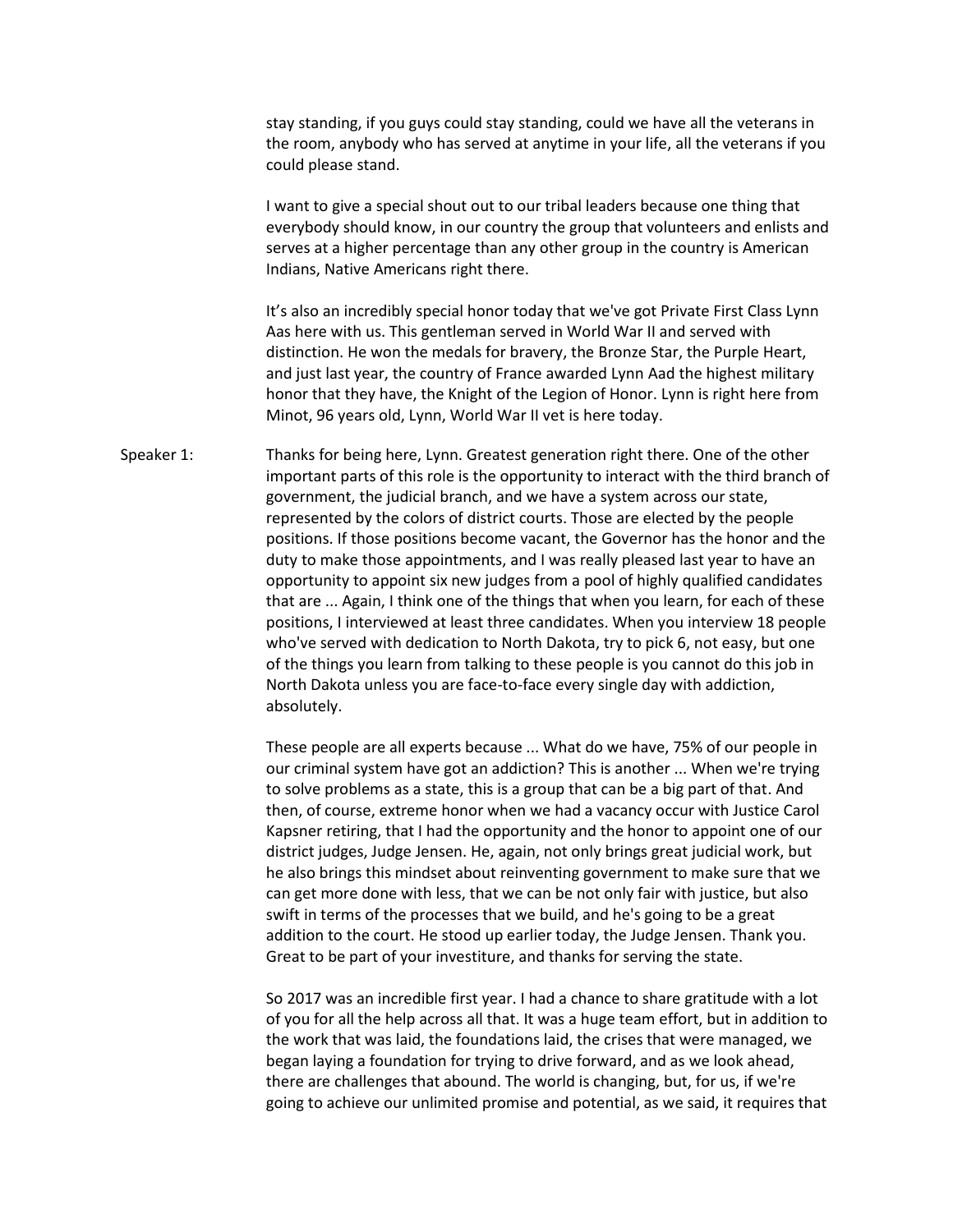we embrace change, we diversify the economy, and we harness the unstoppable forces of technology, and we want to talk about that.

While I'm on this slide, when I look ahead, when I see this slide, I also see more NDSU Bison championships in the future, too, but I just thought ... That's for my ... Thank you.

What are the unstoppable forces of technology? This is an hour-long keynote in 30 seconds. We have cheap storage, gigabit Internet, ubiquitous sensors, pervasive mobility, meaning there's a super computer in your pocket if you have a smartphone. You wrap that all up with the magic of software, you throw in machine learning and artificial intelligence, which is computers themselves actually learning and getting smarter through the software that runs, and so that you don't need people to make the software better. The machines can keep making it better and more intelligent as it goes along. You throw all those things together, and what happens is it changes every job in every company in every industry.

Represented there on the left, the energy industry, like I said, without the changes in technology, we would not have an oil industry in North Dakota today at the prices. People wouldn't be drilling if they hadn't made the technological advances. The technological advances driven by the things in the prior page is what allows an industry that's got free market forces to continue to move forward.

Agriculture, the free market forces there, in North Dakota, in 1900, 31 percent of North Dakotans worked in production agriculture. Today, it's a teeny fraction of that, and we produce more and better food than we've ever produced ever before because of the productivity. American farmers are great. North Dakota farmers and ranchers are some of the best in the world, and they are adopting technology at a very, very rapid rate.

What do we have on the right-hand side there? We've got healthcare and education. We didn't break it back out in the budgets earlier, but on the 70 percent of what we spend across our budgets goes to either health, human services, K12 or higher ed, 70 percent. If you're going to be in this job, and I can say, "Hey, this is like the CEO job," well, I'm CEO of healthcare, CEO, of education, along with these university presidents and others, but this is a ... Those healthcare and education are not immune from the forces here. They got a little more insulation because of all the federal involvement that's been and all the traditions there, but digital disruption comes in waves, and it's coming, and it's coming sooner than we think, and for us to be successful as a state, we have to figure out a way to embrace the digital transformation.

Of course, you can't embrace change without having the culture set, and that's part of why the purpose that we talked about earlier in terms of empowering people, improving lives, and inspiring success as a state, as state employees of which there are over 16,000 state employees. We have to all agree on a common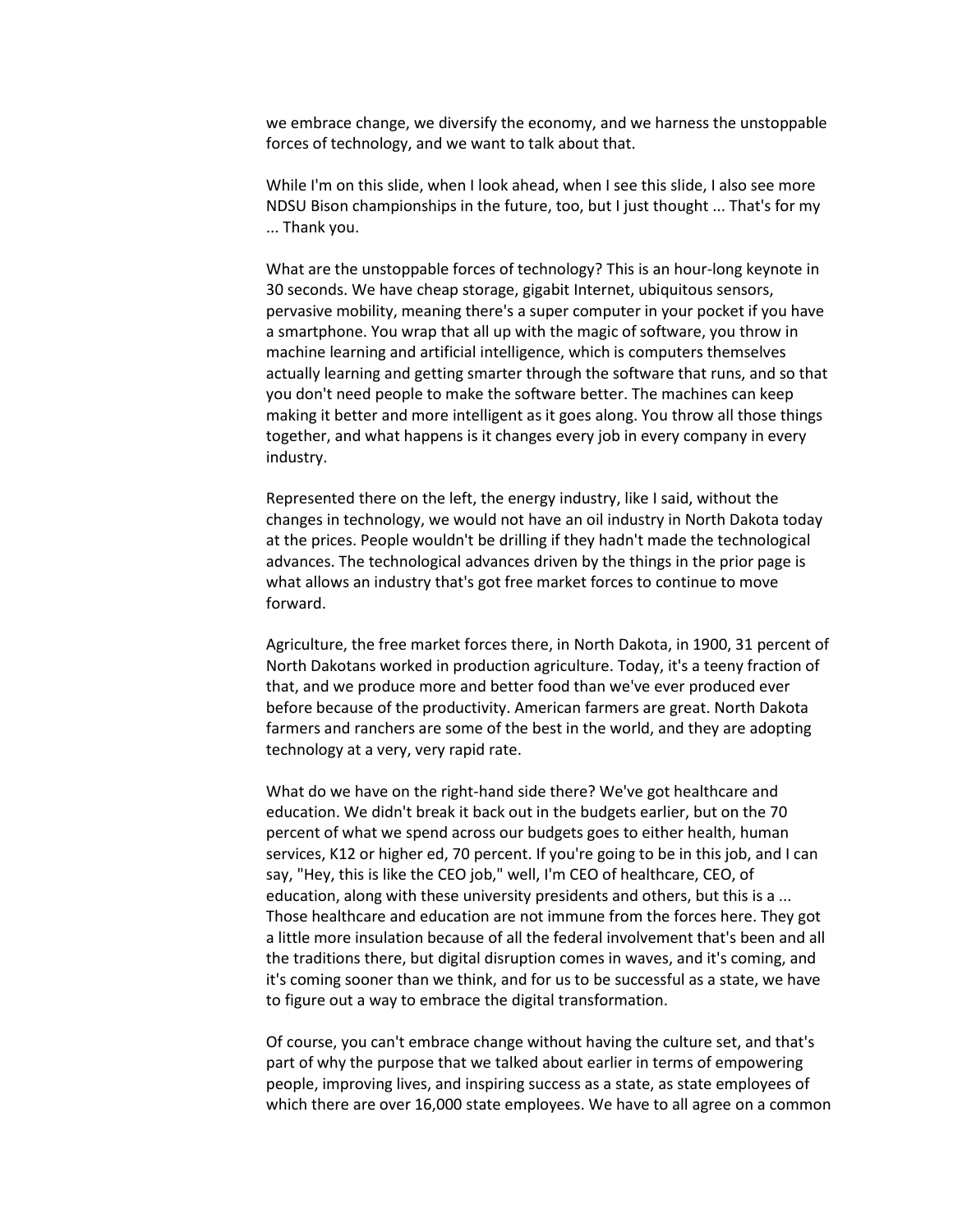purpose, and we have to drive forward to do that and we have to be openminded about how we're going to get that done, and there's five areas that, at least, driving out of our administration across the cabinets that we're really focused on, and these are the five strategic initiatives: reinventing government, behavioral health and addiction, tribal engagement, transforming education, and the Main Street Initiative.

Again, when we say crosscutting, means there isn't just one agency working on each of these. We might have up to a dozen agencies working on one of these crosscutting initiatives.

Let's start with reinventing government. A year ago, at the State of the State, basically, we embarked on a mission to reinvent. The statement said was, "Look, if anybody wants to defend their institution, probably not gonna have time for that meeting. If you want to talk about reinventing your institution and your approaches and your processes and your systems, we'll meet till midnight." Hey, we got a lot of fantastic North Dakotans that want to do their very best, that want to reinvent how they do stuff. We had a lot of meetings till midnight this last year with people that had great ideas about how to do that, started with our own cabinet.

We challenged the cabinet to think about how to make tough decisions, how to drive change, be in a relentless pursuit of the exceptional, and we put together a group of leaders that was a mix of veterans with new. We've got eight new cabinet members, nine veterans, that are in there, and it's a balance of institutional knowledge and fresh perspectives, but this team meets multiple times a month, driving through on the crosscutting initiatives, and we have a great leadership team that's helping drive the core government agencies.

One of the things that's important during a cultural transformation is to understand the people that are on the front lines, the snowplow drivers, the school teachers, the people that are doing counseling or work on the front lines. We put out a survey and had nearly 4,000 state employees respond to it, coming back with their feedback. This is a word cloud that represents some of the feedback that we got, but this is just one of the tools that we want to start employing regularly to make sure that we understand and listen as we're trying to drive transformation.

We're also pulling together what we call the extended cabinet leadership because we have the cabinet leaders, which run the agencies, but then they have their direct reports. For the first time ever, we'd had an extended cabinet leadership meeting where we pulled everybody together and working to get everybody on the same page to try to drive these crosscutting initiatives and the transformation, so we got everything going, and this is a new way of thinking about how do we do a better job for all of you in terms of delivering government services.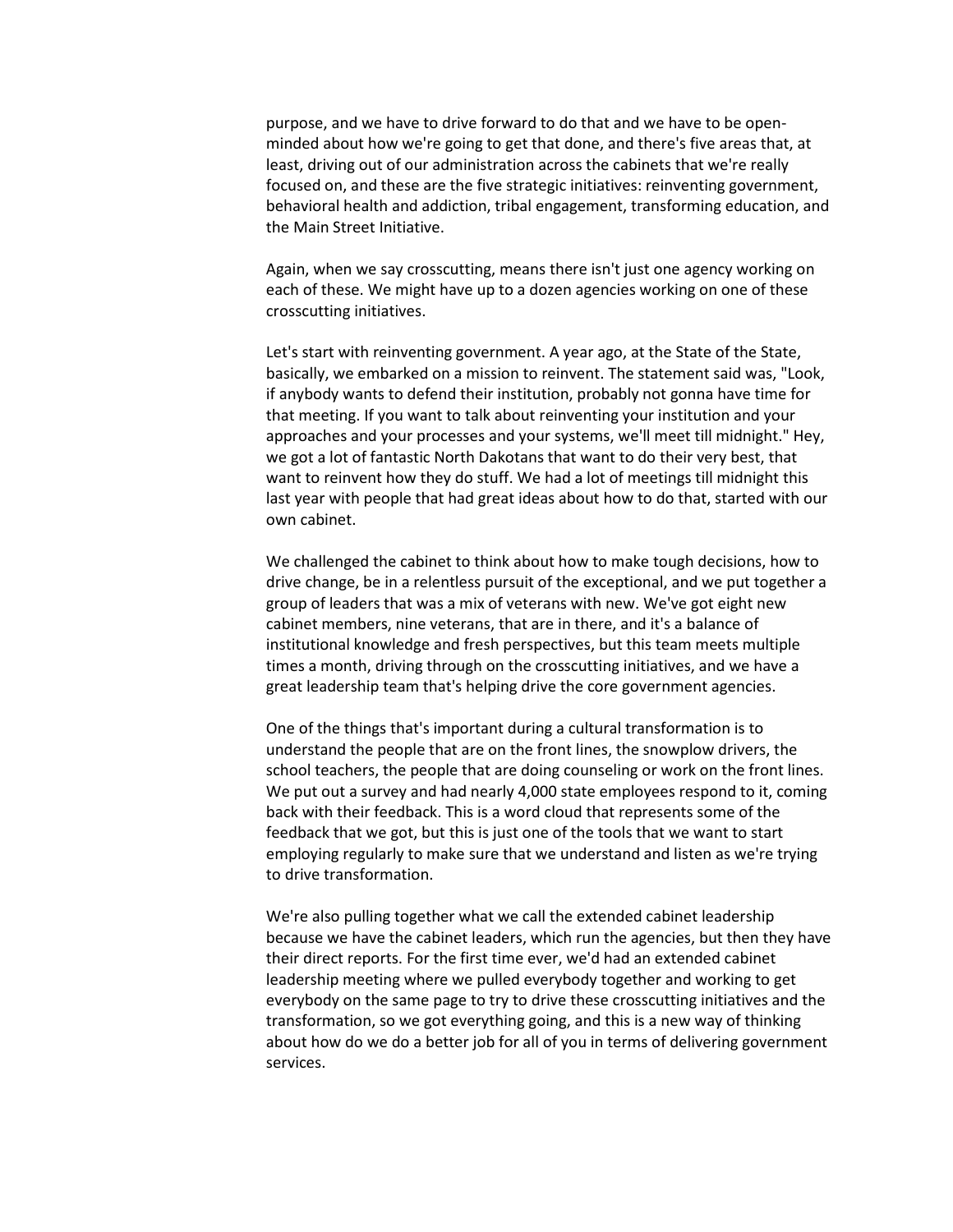One of the ways that we interact with citizens, of course, is through technology, and as we have approached technology in the past, we've been doing it in the silos of the agencies by program, and everybody's like, "Hey, let's create a website." What we end up with is, today, we have over 160 websites from the state of North Dakota, and none of them interconnect with each other. If you're going to go out today and try to buy a park pass and a fishing license, you got to go two different times, and when you come back, it doesn't know who you are and that you were just on the other website.

If any of you have ever done any shopping online, and let me guess the percentage in this room is probably very high, when I'm in rural North Dakota, it's almost 100 percent of the hands go up with people that have shopped online. When you go online, when you come back again the second time, they remember you, and they remember all the things you looked at when you were there, and they're like, "Welcome back, and here's the things you looked at, but you didn't buy, and it's still in your shopping cart." They know a lot about you from they're doing that when they're out there, but, here, every time you interact with the state of North Dakota, we're like, "Who are you?" You could be somebody that's paying us a lot of taxes. You could be someone who's creating a lot of jobs. We want to be interacting with the people that are helping drive things forward. We have a lot of work to do here on driving a citizen focus as we go forward.

When we think about this, we need to do the deep dive across everything we do in state government. We've done the deep dive across information technology, and we've identified all the people that work in IT in the department called ITD, and we've identified people that work in information technology across all the other cabinet agencies, and then we said, "What are the kinds of things that you're tasked with? Are you working on running existing systems? Are you working on growing

Speaker 1: those systems? Are you working on transforming government?" It turns out 91 percent of the resources we have is just keeping the lights on, running the systems, and not just 160-plus websites, we have over 800 different business applications we're trying to keep going. Some of those are over 20 years old, they've been discontinued, we got mainframes we're trying to run. We have to figure out a way to harvest resources from the run over to the grow and the transform, and we have to do this across state government if we're going to be able to do that.

> In the private sector, you know, if you think of transform as R&D most private sector software companies are running 15-20 percent R&D and we're sort of running at zero. And we've got to figure out a way to keep investing in our future to make sure that's how we're going to service citizens better and how we're going to keep our cost down.

Cybersecurity is another huge risk for us in the state. And that's about all I have to say. It's a huge risk for us. It's a big priority. We have to keep working on this. We have to find out the right systems approaches, processes and funding to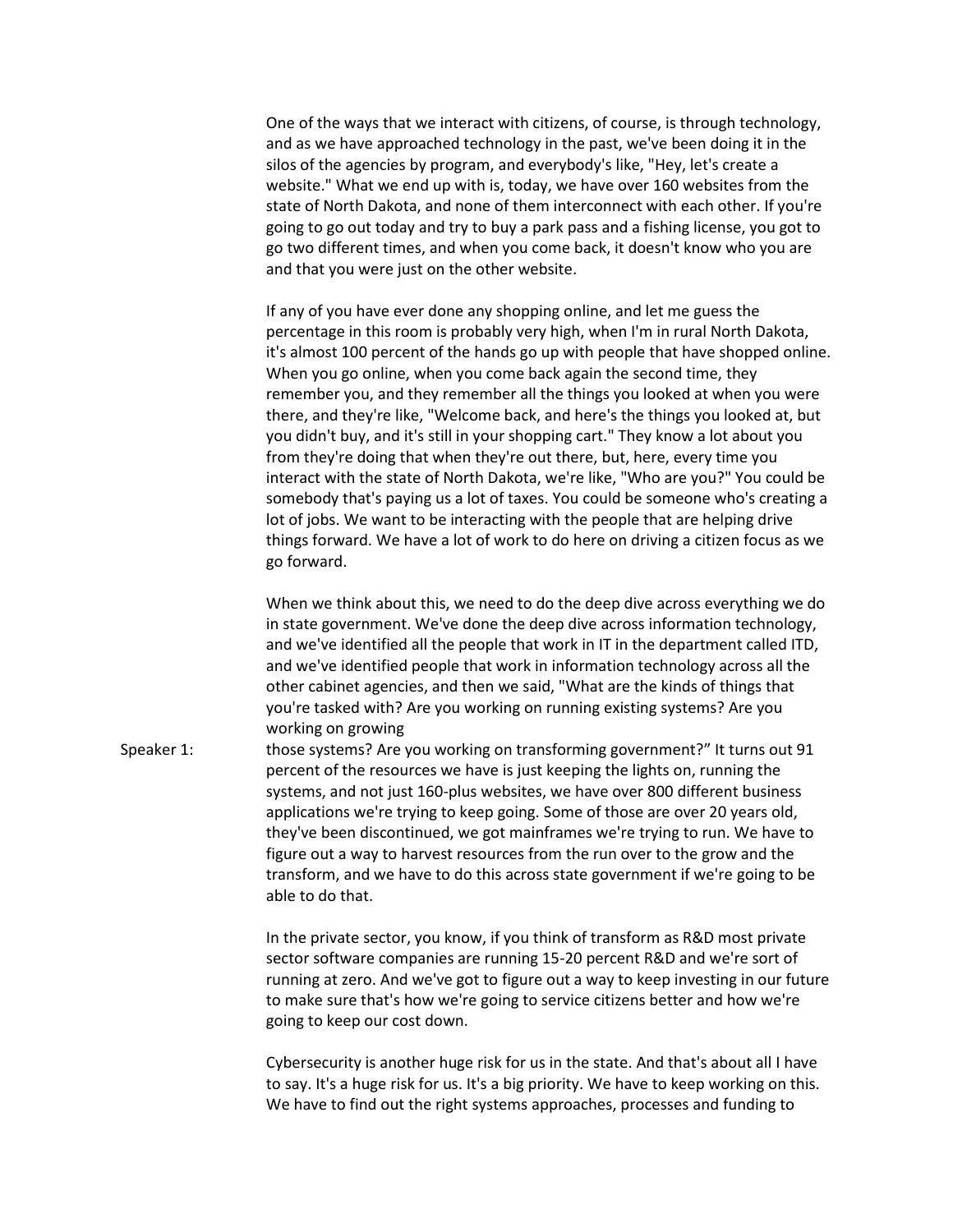make sure that we address this. We are now averaging 7.3 million attacks person per month on the state of North Dakota. That maybe like shockingly large number, but this is the world we live in. Some of it is state sponsored. Foreign terrorist organizations. Some of it is people doing it for profit. Some of it might be someone trying to harness a bunch of computers to mine bitcoins. It could be a variety of different sources, but in the state, if you interact with a state, we have tax information. We may have health information. We have other vital information. We have an important duty to protect citizen information, and we've got to invest to make sure we're doing that.

A couple of fun things that are happening in terms of the digital transformation reinventing government coming from the DOT. On the right hand side there, they're testing some kiosks. They got them in three locations in Bismarck, both on the campus, but like over at the mall. 18,000 motor vehicle tabs have been redone by people walking up to the kiosk. That's a fun thing. Versus waiting in line, get a number going through that.

There's about 2,000 people that have renewed their driver's license online, that's a cool thing. Where you don't have to go in, take a number and sit and get your driver's license. So we can keep doing things to improve customer service for citizens.

Last year there was a lot of angst around the state about where do we park our snow plows and we want to shift it from where do we park them to where they're actually plowing. And so one of the things that the DOT is test driving right now on 47 of the 350 state snow plows. There's trackers on there. You can download an app and you can go track the snow plow in your area and see where are they? Are they coming? When was the last time they were by here? But, you know, if the pilot works we'll roll it out to all the snow plows.

But again, this is part of the unique things that we can do as a state. And in closing on this section I would just say as part of this innovation in reinventing government, one of the things that we launched last week in conjunction with the department of health and with the DOT, the highway patrol, and we want to also have our collaboration with counties, with cities, with the tribes. We want to do this, which is Vsion Zero. Zero fatalities on our highways. Zero excuses. Well you would say, "Hey, is that doable?" You can say, "Oh, that's probably not doable. I don't think that's doable, won't be doable in my lifetime. The question you want to ask is, what is the right number for your family? How many people in your family should die from an auto accident. Is there any number other than zero for a family member, for your friends, for your cousins, for the kids you teach? The number has to be zero. And if any state can do it, it could be us.

Now we might get there. We might have a week or two weeks that we go without it. We'll celebrate that. We might have a couple of counties that go a whole year without it. We'll keep building the building blocks. We can get to this number and I think we can get there before any other state does. But what does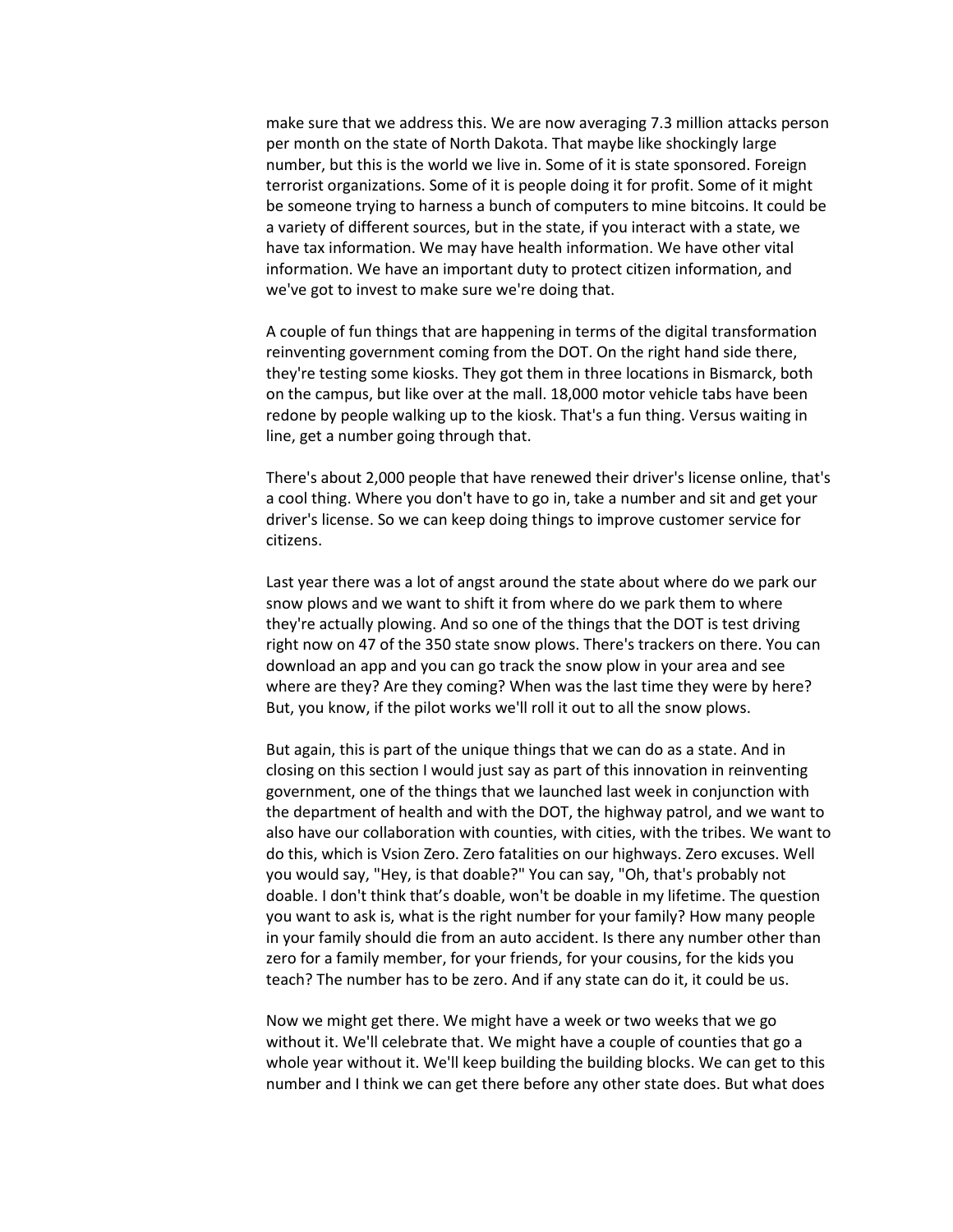it take? It doesn't take government. It takes government plus technology. 'Cause 91 percent of the accidents are human error.

Hey, by the way, in the next 10 years we're going to have autonomous vehicles, which are going to help drive that number down. It's also going to take us to be aspirational about keeping at this over multiyear ongoing. But it's also going to be the personal responsibility of it, wear your seatbelt. If you have a friend, don't let them drive if they're impaired. If you've got kids, have them take the pledge they don't text when they're driving. Personal responsibility is the only way we're going to get to zero on this thing. But anyway, that's the new signs. They're up Vision Zero. Get on board, find out how your community can partner with it, and NDDOT, you'll learn more about it.

Behavioral health and addiction. Addiction can happen to anyone, anywhere, anytime. This is tearing apart the social fabric of our communities around the country. And from a state level we've got to everything we can to try to reverse that trend. And it's staggering the numbers nationally. We will have more overdose deaths in 2017 than auto deaths plus gun deaths combined. It will be the worst year in the history of all of us saying, "Hey, war on drugs." Which started in the 1980s. Worst ever in terms of overdose deaths. And it's driven by more powerful and more fatal drugs. A lot of them related to opioids and fentanyl. And North Dakota is not immune. Numbers aren't in yet for 2017, but probably 70-plus overdose deaths last year in North Dakota.

And so we need to attack this on a multi-dimensional front, but we need to start with the understanding that addiction is a disease. And you can't treat a chronic lifetime disease with 28 days of treatment any more than you can treat diabetes with 28 days of insulin. We have to change our cultural view of how we think about this, and that will change our approaches.

You can't incarcerate people who have a health issue and expect them to get better if they're not getting treatment while they're incarcerated. And as Leann Bertsch says, who leads our corrections is doing a great job with that. We have 98 percent of the people in North Dakota get back out of incarceration. We need to be making better neighbors, not better prisoners. We've got to make better neighbors.

And in many states there's a tie between this and workforce that we can also be tapping. But we are making some progress, opioid in awareness efforts. We've actually reduced about 11,000 fewer prescriptions in 2017 than '16, we had a state-wide taskforce that was looking at that. Some of that involved changes in the software, people dispensing it. Some involved getting the dentist more involved, but there's things we're going to keep chipping away at all this. But it's staggeringly high. There was almost 60 doses per every man, woman and child prescribed in our state in 2016. 60 doses for every man, woman and child. I don't think we need that much pain medication as a state.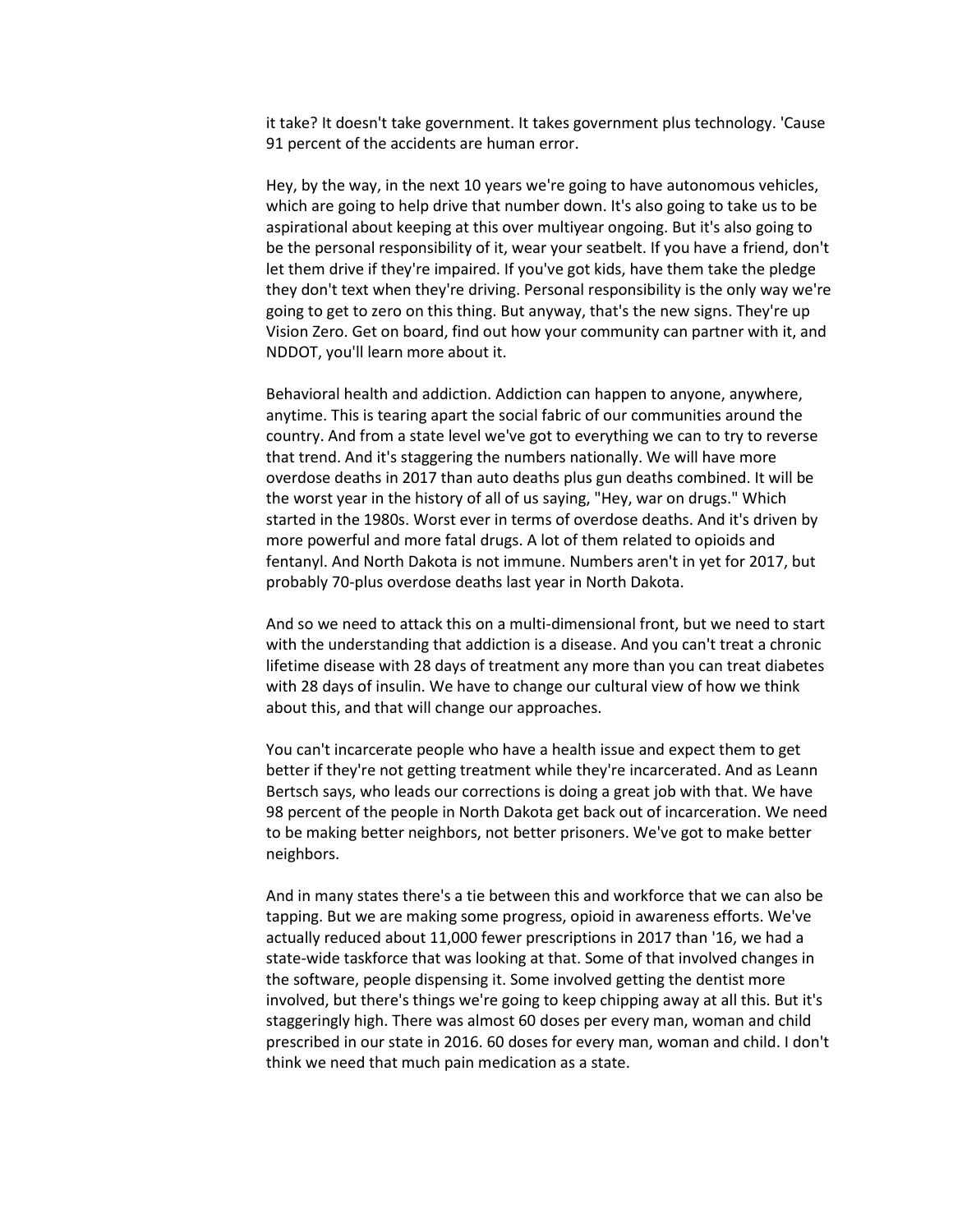So we need to think about how do we use it appropriately and how do we make sure we manage the supply and manage the challenges of the disease of addiction. One of the things that we did to bring attention to new approaches on reinventing recovery was an event. The first lady helped drive this event, and it was fabulous turnout, fabulous speakers, speakers from all over the country that were there. And at the end of the day it was interesting. People got done, said, "Did you love the speakers?" "Speakers were amazing." Five of the people that spoke today on stage at this conference were felons.

The woman from LA, the lawyer who works in Hollywood, felon. We have to understand that we have to get rid of the stigma associated with this, and start looking at the root problem. And the first lady has been doing amazing work prior to this. Part of the ideas and the speakers that came to this event came from her five visits, to five other states, to five other governors on her own dime and her own time. New Hampshire, Vermont, Massachusetts, California, Arizona, New Jersey with Chris Christie. Anyway, bringing ideas and bringing speakers back to help catalyze this thing, and then great team work from Pam Sagness and her team in human services. Great teamwork effort driving this thing.

One of the things that happened at that event was we said, "Let's give out Narcan." Narcan is the nasal spray that can reverse an overdose. Some people said, "This is North Dakota. A: We don't have a problem. And B: Why are we giving out something that's just going to support addicts?" That's the kind of language and thinking we have to get rid of. This is a lifesaving tool for people that have a disease.

326 kits were distributed after we gave training on stage. Five days later there's parents that came. The parents came and listened the whole day at Recovery Reinvented. They left with their Narcan. They were there because they had an adult son early 20s. They were concerned about his addiction. Five days later they come home. He's unresponsive on the bathroom floor, the dad applies the Narcan, saves his life. Saved his life.

And the legislature is in the judicial branch they're on this. They're on this and they're making great progress. Passed the bill last year, one of the most significant pieces of legislation, the justice reinvestment. This moves \$7 million out of corrections upstream to start working on solutions, keep people out of incarceration, get them into treatment ...

Speaker 1: The brand name for that effort coming out of human services is Free Through Recovery. This is for us to support up to 600 people with services previously not available in North Dakota. If we can provide 600 people with services and keep them out of incarceration it costs all of you, not the state of North Dakota, it cost taxpayers \$41,000 a year to incarcerate someone. It costs a fraction of that for us to give them treatment and then they can be with their family, with their kids, working, generating taxes. War on drugs is tough on taxpayers, that's what it is. We need to come up with solutions that solve the problem and work for taxpayers.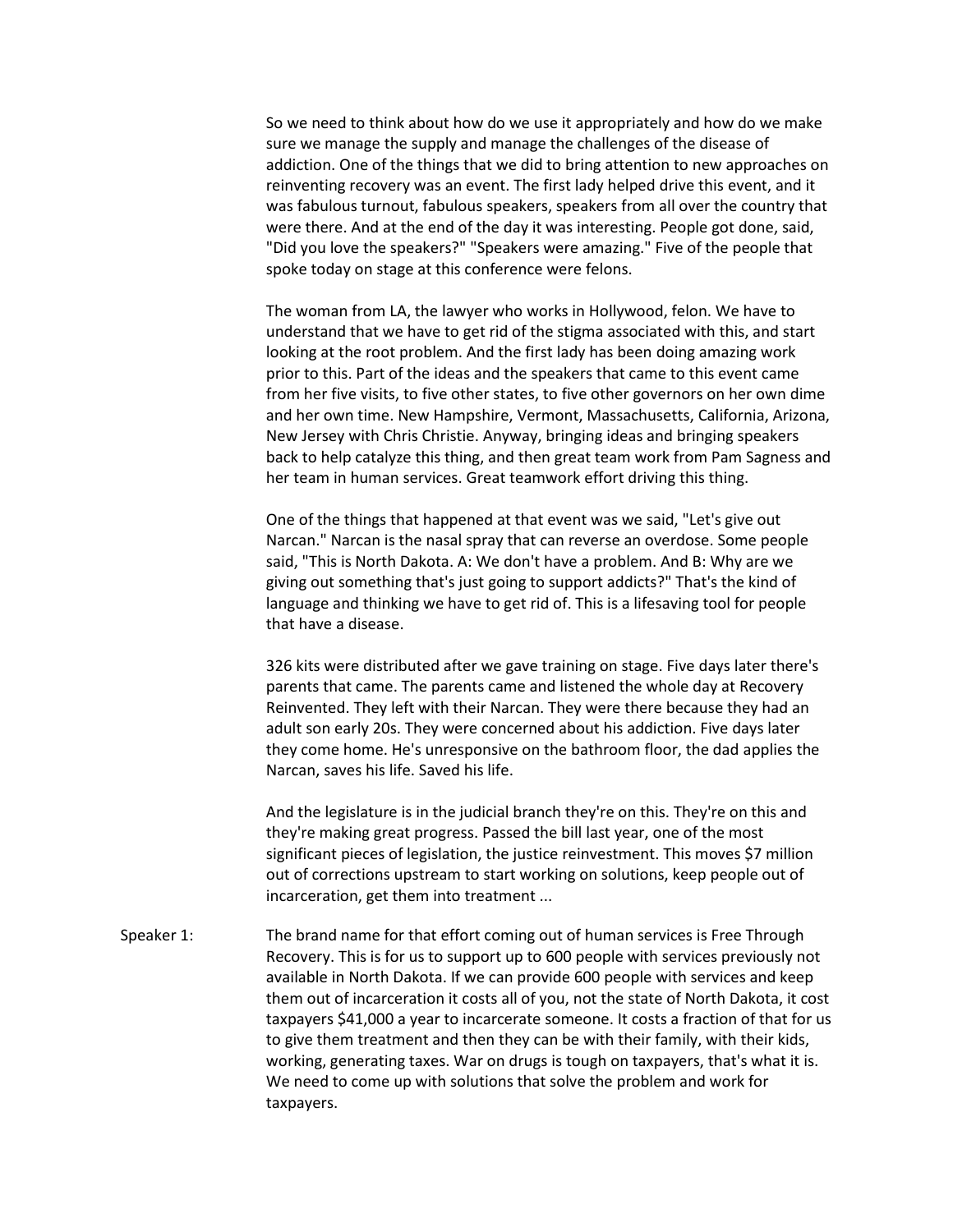We need more investment in this going forward, but again, great team effort. Had the first training yesterday morning. The First Lady was there, spoke, Pam, they had about 25 percent more people show up than they thought that were going to, in terms of people around the state that are going to work on this. It's fantastic.

At the federal level, you know, your First Lady's also been very busy. Last week she's getting a shout out from President Trump. She's met with the White House drug czar, Richard Baum. She met with the FDA commissioner, Gottlieb. She continues to build these relationship at the national level and do that. I would just want to say to the First Lady, your courage to put yourself out there on this thing is amazing and it's making a difference. Thank you. Thank you.

Coming up next, recovery is one of the elements. We want to focus on prevention. We want to focus on early intervention. We want to focus on treatment. We want to focus on recovery. The four elements when we're approaching this holistically. We had the day focused on recovery. Now this spring we're having a day of prevention. Register at RecoveryReinvented.com. I challenge people to get there, particularly if you're clean and sober and got friends, school friends, other classmates that aren't, think about getting out of school and coming to this thing. Ask your principal, superintendent, "Why aren't we sending a bus to this thing? Why aren't we getting more people involved in this thing?" This is an everybody issue.

Tribal engagement. This is one of the top priorities. At our inauguration, we had a tribal luncheon. First week that Brent and I were in office we met with all the tribal leaders. We had everybody come in. We have gone out and had meetings at all the tribes. Where are we? We had a long way to go. I mean, trust was very, very low last year, and probably for good reasons. We're digging in on this thing because it's so important to the future of our state.

You know what we have here is a history that goes back before we were a state. Long before North Dakota was here, started in 1899, we've got tribal nations that were here with a complex mix of this tragic history and interaction with the feds and broken promises and treaty debates that all happened before we got here. Forced assimilation. I mean it is a tragic history.

One of the challenges we have is not enough people in North Dakota understand that history. The challenge that I'm going to put out to all of you is to try to better understand that history. We need people that really work to understand where we've been, so that you could also understand what is the inspirational resolve of our tribal nations to try to work on behalf of their people to create better situations. We have a federal system that is, I think incredibly ... the federal system is incredibly dysfunctional and it has led to multi-generational poverty and lots of other challenges.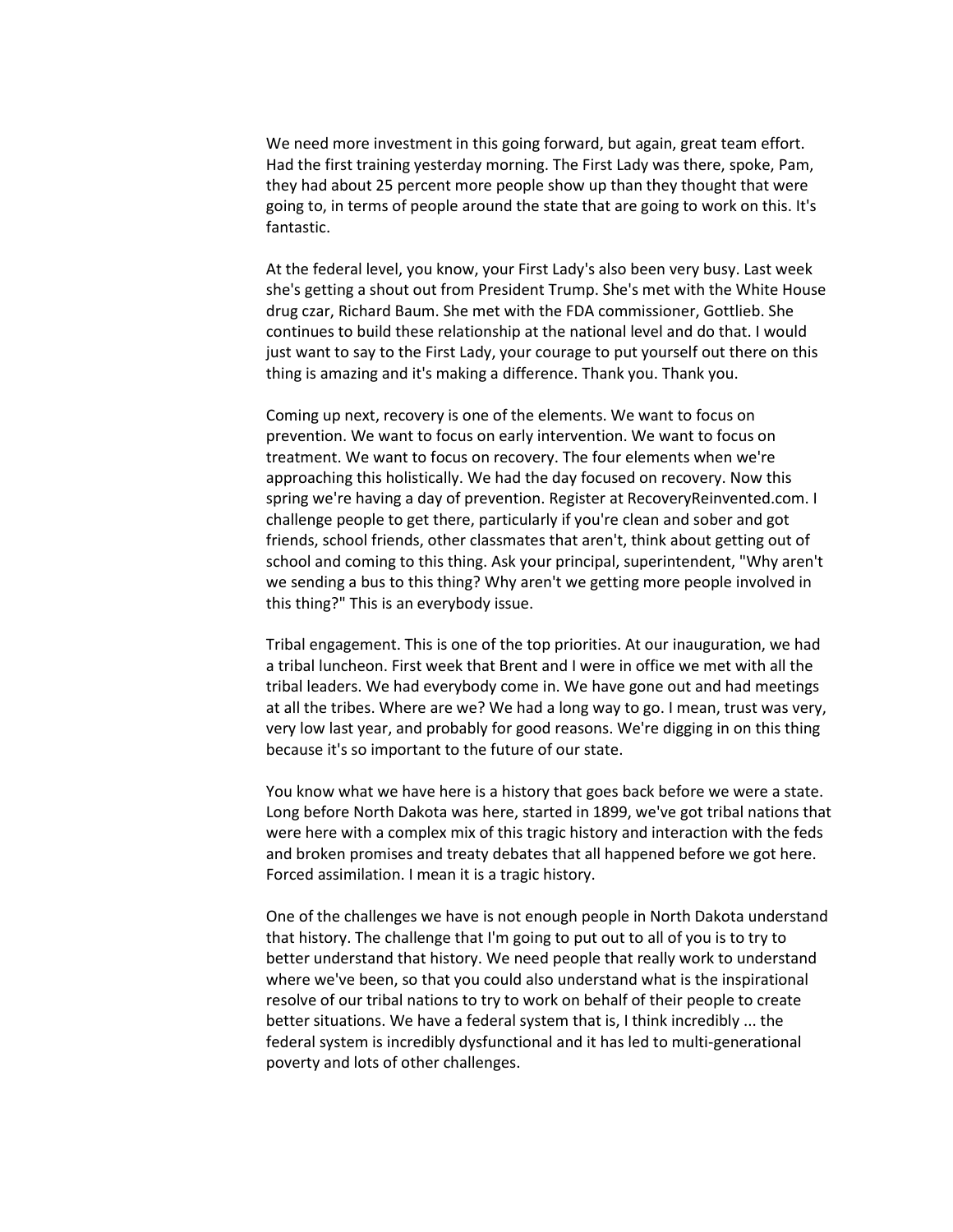We have to, whether it's addiction, whether it's K-12, whether it's higher ed, all of our other initiatives that we're working on also will apply here. It's just that, in this case, we're working on nation-to-nation relationships and so we have to approach it a little bit differently, but we have to figure out a way to work together to try to resolve that. I'm grateful for the partnerships we've built with the leaders that are here. They've been incredible hosts when Kathryn and I and Brent have been there, and we want to continue to keep those dialogues going this year to work on the big issues that are facing us.

Some of those areas relate to taxes. We've created, for the first time ever, a tribal taxation committee that was formed by the legislature. We've got the leaders from both parties, a tax commissioner, a lieutenant governor, myself, Scott Davis from Indian Affairs. It's a historic group of leaders that's put together on one group to really put the leadership working on tribal relations from the legislature and the executive branch working together. We're hoping that that can lead to legislation that can help solve some of the challenges that we're facing.

We need to listen more and we have to understand. If you get out and spend time listening, you understand, yes, we're separate nations, we're all North Dakotans. We're all parents. We've all got kids. We all want the same thing. Bright future for the children. Opportunity, safety. We all want the same thing. Let's go figure out how to get it done.

We had a chance to ... Jamie, who's here. Congratulations on your new responsibilities, but thank you for hosting and inviting Kathryn and I up to the addiction summit that happened last summer up at Turtle Mountain. Of course, a shout out to all the leaders, but Monica, from MHA, has been great working with Kathryn on a number of things. She received recognition at the Recovery Reinvented, but thank you. Chairman Fox, thanks for your leadership on the tribal taxation efforts. We got a great crew of folks here. Thank you. Thank you all for being here. We look forward to continuing to work with you.

Education. This is a biggie. 40 percent of our budget, 20 percent of the state budget K-12, another 20 percent on higher ed. We are teaching kids, in many cases, kind of the same way we taught them 120 years ago. There is competition. We realize it on K-12 because we're very insular and we think that we have a monopoly as a state government in delivering private education for the most part, because there's about 109,000 students in K-12. There's about 9,000 kids that are either homeschooled or doing that ... 3,000 homeschooled and about 9,000 that are in parochial schools in our state. At 109,000 we have the state delivered education is essentially monopoly market share with not much competition. We have to figure out a way through our own efforts to try to adopt the technology and the approaches and the processes to help transform this.

This picture was taken here at Kindred School. Go Vikings. They had all the elementary kids out there working on an hour of coding. Teaching kids about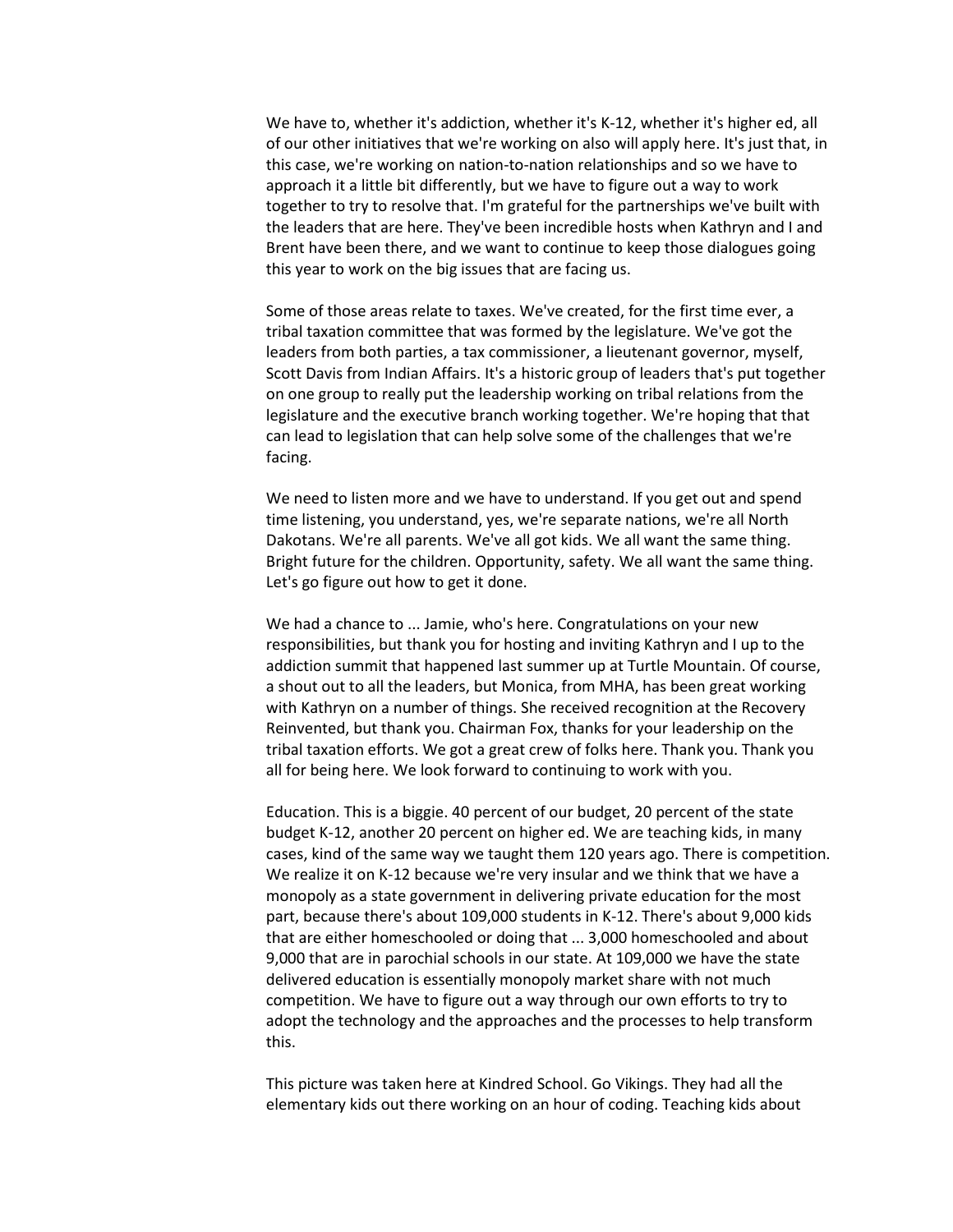how to code. Private partnerships involved that were there. Microsoft was there. 4-H ambassadors was there. This was an incredible day with incredible energy with kids learning all kinds of things.

Again, legislature deeply involved. The Senate Bill 2186, the Innovation Bill. This is about bottoms up innovation. This is not top down Washington D decides, Bismarck decides. This is each individual school district can adopt an innovation plan and they can decide locally what they think the best way to try to drive education, you know, hands on, experience based education in their areas. To get out and really understand more about how we can make that happen we have created a K-12 task force. We've been holding our meetings. This one was out with in Garrison, home of the Troopers, and had a chance to interact with students there as part of that task force thing. We're going to Oakes next week, but we're going to continue to get out into the schools and understand what people are doing to help drive these innovative initiatives forward.

Last year we had a great Governor's Conference on innovative education. In Bismarck about 600 people attended. This year we're just now announcing that the Innovative Education Summit's going to be two days long. It's going to be at Northern Cass, which is a consolidated school in Northern Cass County, which absorbed Arthur, if you've heard of that town. You guys know the history. The Knights merged with the Hornets and the Braves and became the Warriors. Then the Warriors merged with the Eagles and the Gophers and some other people and now they're the Northern Cass Jaguars.

Basically everybody I played now goes to the same school is sort of how I think about it, but we're all arch rivals except for the Casselton Squirrels are not part of this group. Anyway, this is going to be a great event. My challenge to all of you is to get out there and to do that. We may have the ... Is the Northern Cass School Board president Susie Carlson here? Wave your hand. Yes? No? There she is over there. Thank you for hosting us Susie. We look forward to seeing you at Northern Cass. Thank you.

Higher Ed Governance Task Force. Again we've got a governance system in higher ed that's been around since 1939. We've decided it's time to take a look at that.

Speaker 1: We're going to work through 2018. We may or may not, depending on the results of the task force, have legislation to be introduced to the legislature or to the people a year from now, but we've got this awesome task force. The task force had over 230 applicants. Getting down to 150 was hard. Getting down to 100 was really difficult. Getting down to 50 was impossible, and then from the 50 we had to pick 15, but we have a fantastic task force. The Chief Justice is one of the ones that's serving on this as well, but we've had our first meeting, and we've got some traction going in terms of how we want to take a look at this thing. The goal here, of course, is to make sure that, again, we do lots of listening, and part of that listening is that the Governor's Office is going to do education tours, so during this year I'm going to get to all 11 campuses around the state, starting with Minot State this afternoon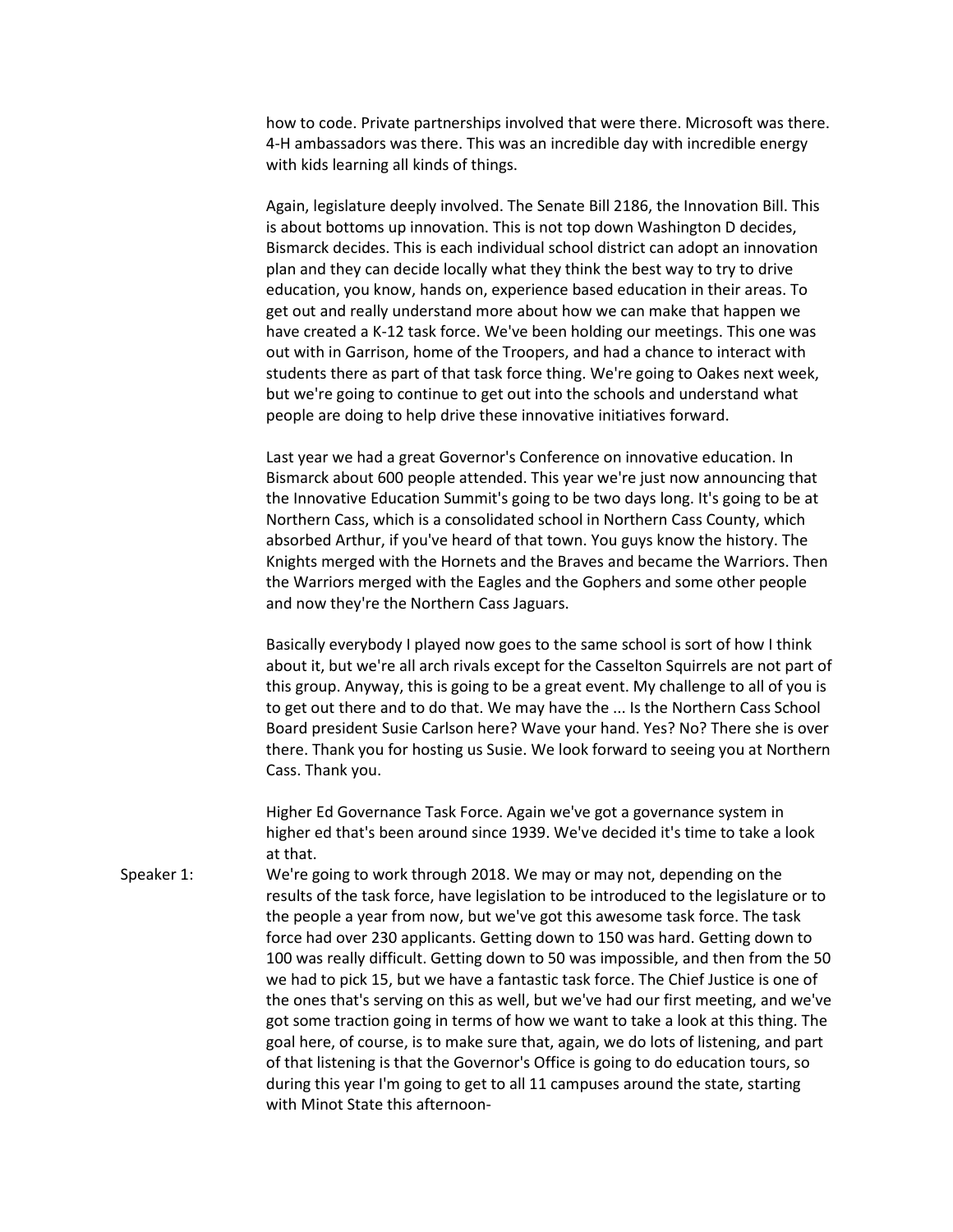Speaker 2: Woo.

Speaker 1: .... but we are going to, yeah ... Let's go Minot, here we go.

Speaker 3: Woo.

Speaker 1: But we want to listen to the needs of students, faculty, staff, the community, and we want to make sure get an understanding of where we are, and then understand how can we create a governance system that allows our higher education to be nimble and dynamic at a time of dramatic change, at a time when knowledge transfer, knowledge creation, is changing at a different and faster rate than it ever has. We have to figure out how do we get our education system to match that.

> Main Street, this is about empowering local leaders and communities to help attract 21st century workforce and compete in the global economy. That's what it's about. There's three pillars. The workforce component. One way you get workforce today is you have a healthy, vibrant community, and the last piece is you have smart, efficient infrastructure, which supports the other two. We have almost 13,000 jobs open in North Dakota. That's fantastic that we have that many jobs open. The problem is we have that many jobs open, because if these were filled, this would be like adding a Jamestown to North Dakota.

We've been out talking with folks around the state and two things come through to the top. We've done 13 visits to different communities. Workforce, workforce, workforce. Workforce in healthcare is probably the highest one within that, because we've got a shortage of nurses and a shortage of providers across the state. And then the other piece, which is a big takeaway, is youth engagement, and I guess one of my challenges to all of you is, we've got communities that are graduating all kinds of high school kids, graduating all kinds of college kids, and their population is flat. Do the math. If your population is flat and you're graduating high school kids and college kids, that means they're ... For every person that comes, somebody else is leaving. So we need to really engage our youth and understand what it is that they would want. We can't build communities that we want. We need to build the communities that they want, and so this is my challenge to everybody is, deeper youth engagement.

Main Street Summit coming up February 12th and 13th, Bismarck Event Center. Reserve your space now at MainStreetND.com. We've got a set of fantastic national speakers, great local speakers. Everybody that's coming to this thing, it's going to be inspirational and, again, my challenge to you, we're ... Right now I think Grand Forks has more people registered than anyone, but Minot, my challenge to you here in Minot is let's have Minot have the most number of people at this event.

On the strategic initiatives, there they are. Cross cutting, working across, making progress, there's opportunities for you to participate in all these, and there's a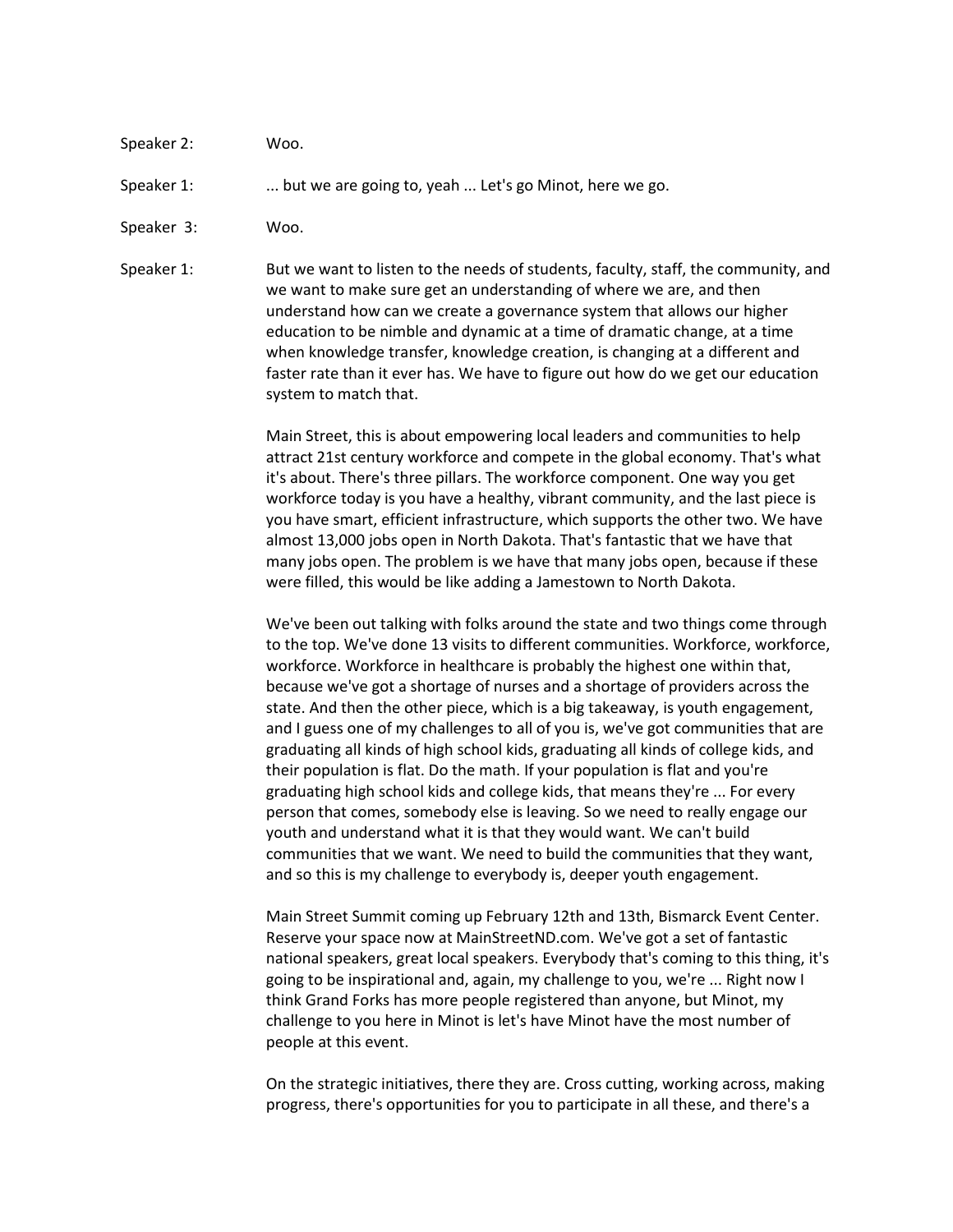challenge behind all of these as well, and so look forward to your participation. When we close out here, looking at the road ahead, this is a road in the Red River Valley, not far where I grew up, and if you grew up in this part of the country, that road is fine if it hasn't rained for a week or two. If that road is, if it has rained, man, you are not getting down that road. You're going to be stuck in that thing so fast, and so this is a little bit ... The road ahead of us for North Dakota, it's not some paved super freeway. It requires judgment. It requires effort. It requires some thought. It requires us to think about it, and we've always in the past, been able to think of ourselves as a state that knows how to persevere, and we know to endure, but now we have to add to that. We have to add to that that we're also the state that knows how to innovate, we know how to learn, and we know how to lead because we pride ourselves on being able to put up with the worst weather, and the coldest storms, and the biggest blizzards, and the hardest droughts.

I mean that is built into our character that that's what we do, but we have to expand that to understand part of what being a North Dakotan, part of what created, you know whether it's the Bobcats or the Steigers that was innovation. That was leadership. These companies were created here by people that had their feet on the soil. They were tied to the land. They had all that great capability of perseverance and endurance, but that also helped them become innovators, and entrepreneurs, and making new ideas. To do that you have to have a growth mindset, and on a growth mindset, you welcome feedback. You like new challenges. You're willing to accept new things. You know how to listen to people.

The fixed mindset is, "I've already decided I know what I need to know, you can't tell me anything I don't need to know because I know what I need to know, or I know what I need to know because I heard it from somebody else, or I watched it on TV. I can't learn anymore. I'm fixed in my thinking." And if we have these two things colliding, we're not going to reach our full potential. We have to be able to listen to each other. We have to be able to listen deeply. We have to be able to learn.

As I said last year, I know I can learn ... I learned something very powerful in December of 2015 when I met a homeless addict on the street in an alley in downtown Fargo. I learned something from that individual, and I have been learning every day I've been in this job this last year from all the people that have come up and shared stories with me. We need a whole state of people to get up in the morning and go, "What am I going to learn today?" To do that, to be a continuous learner, you have to have the courage to understand that some of the things that you hold true may actually not be true. You have to be willing to let go of perceptions that we've been bring up. You have to have the humility to understand that you can learn from anyone. You have to have the curiosity to keep driving forward with a set of questions that helps you come up with an answer that works for everybody.